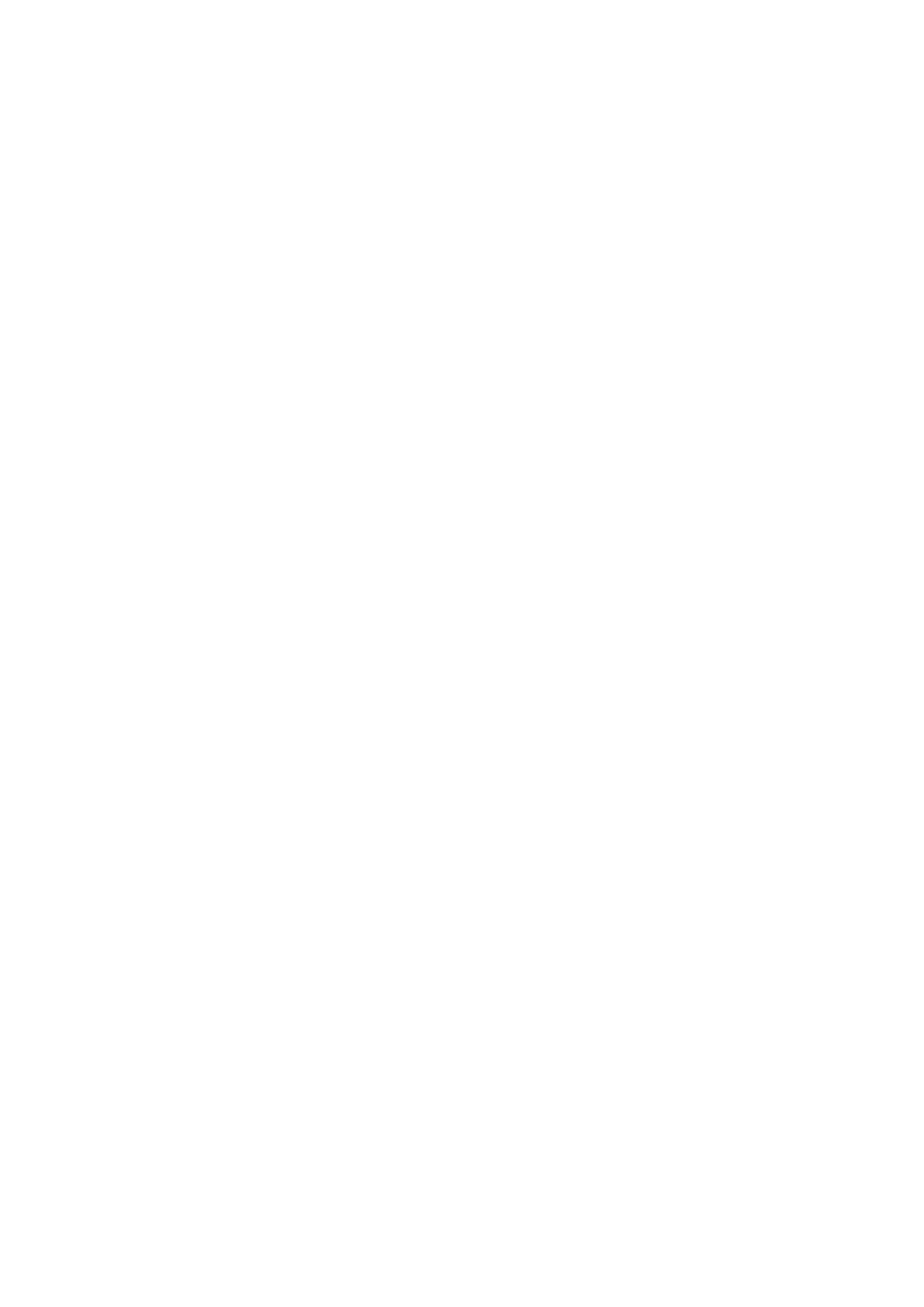# Exploring Gender in the Literature of the Indian Diaspora

Edited by Sandhya Rao Mehta

Cambridge **Scholars** Publishing

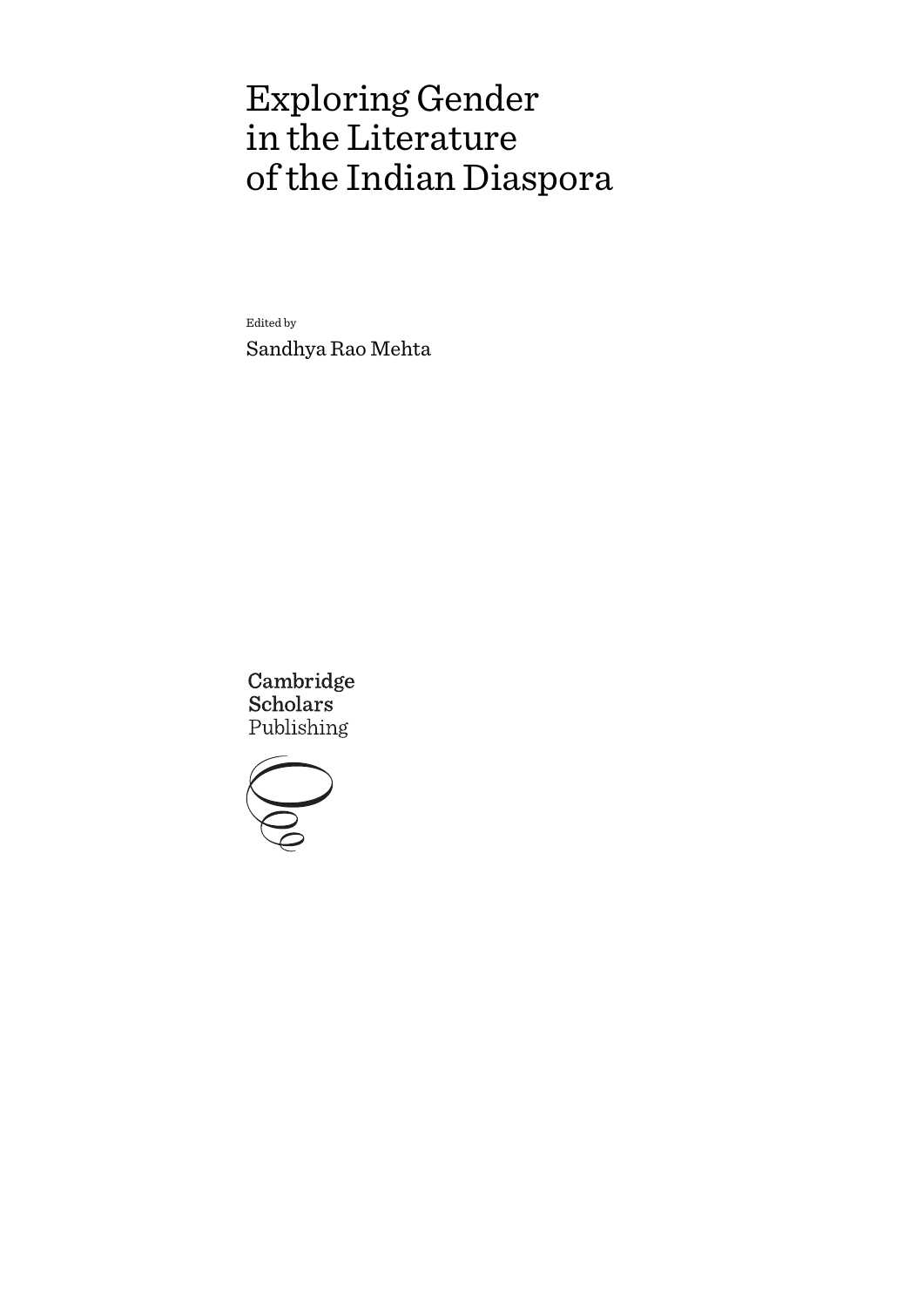Exploring Gender in the Literature of the Indian Diaspora

Edited by Sandhya Rao Mehta

This book first published 2015

Cambridge Scholars Publishing

Lady Stephenson Library, Newcastle upon Tyne, NE6 2PA, UK

British Library Cataloguing in Publication Data A catalogue record for this book is available from the British Library

Copyright © 2015 by Sandhya Rao Mehta and contributors

All rights for this book reserved. No part of this book may be reproduced, stored in a retrieval system, or transmitted, in any form or by any means, electronic, mechanical, photocopying, recording or otherwise, without the prior permission of the copyright owner.

ISBN (10): 1-4438-6877-9 ISBN (13): 978-1-4438-6877-8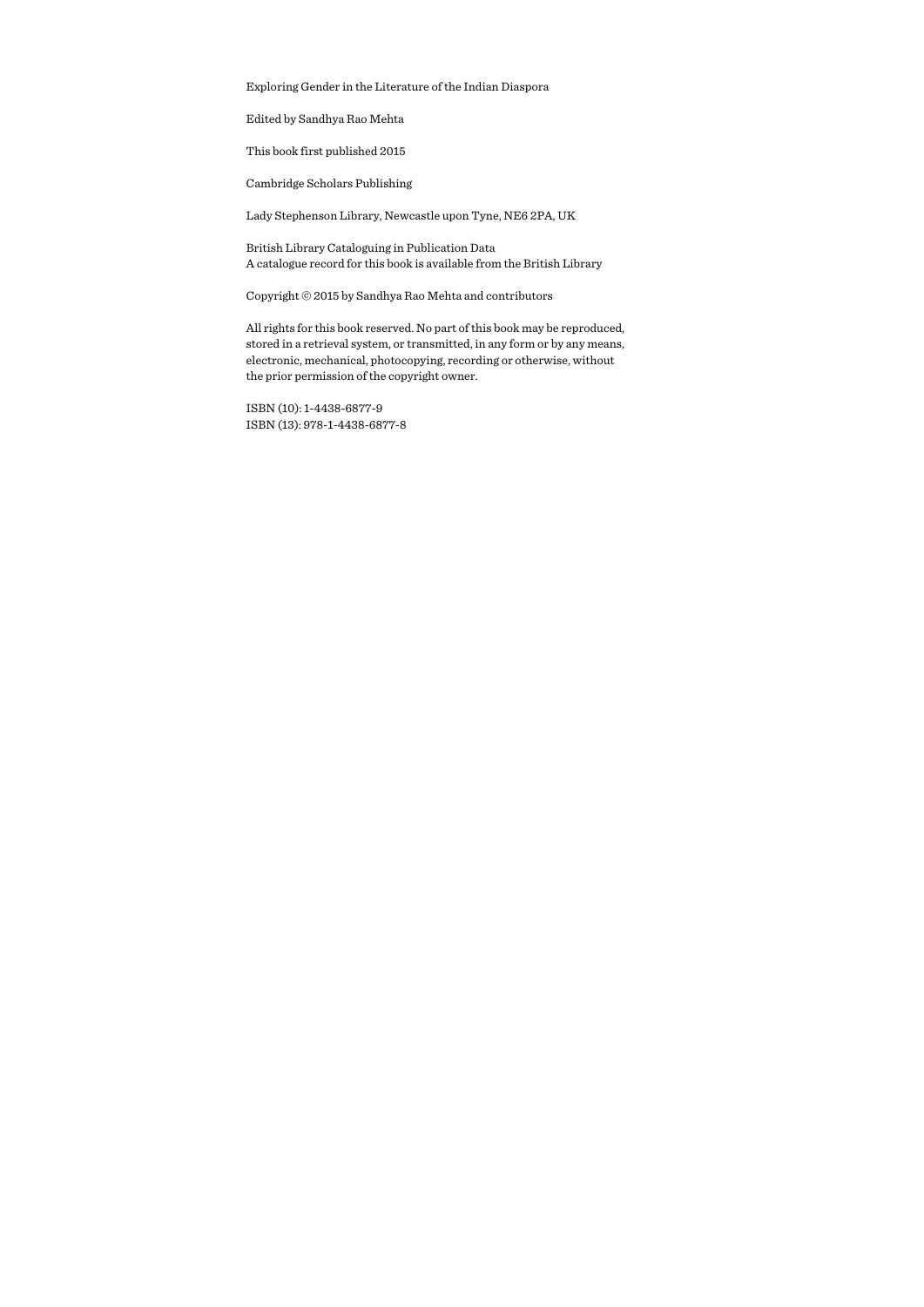# **CONTENTS**

| Revisiting Gendered Spaces in the Diaspora<br>Sandhya Rao Mehta                                                                           |
|-------------------------------------------------------------------------------------------------------------------------------------------|
| <b>Part I: Reading Gender</b>                                                                                                             |
| Gender and the Indian Emergency: Representation of Women<br>in Salman Rushdie's Midnight's Children<br>Gemma Scott                        |
| Communal Violence and Women at Home and in the Diaspora<br>in Anita Rau Badami's Can You Hear the Nightbird Call?<br>Sanchari Sur         |
| Purdah and Zenana: Re-visioning Conventions<br>Tulika Bahuguna                                                                            |
| <b>Part II: Writing Gender</b>                                                                                                            |
| Blurring Borders/Blurring Bodies: Diaspora and Womanhood<br>Monbinder Kaur                                                                |
| Diasporic Mobility and Identity in Flux in V. S. Naipaul's<br>The Mimic Men and Monica Ali's Brick Lane<br>Stephanie Stonehewer Southmayd |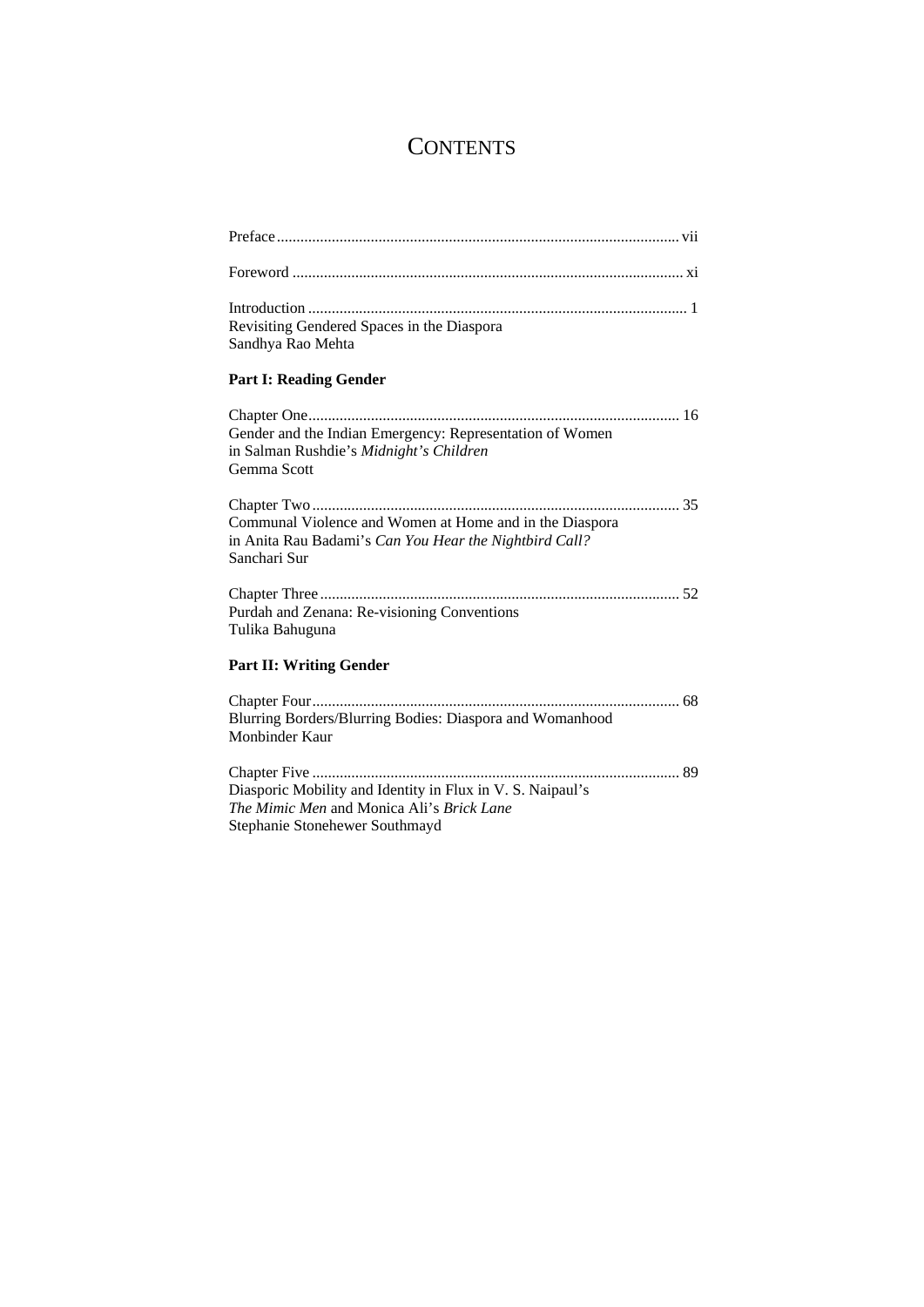#### vi Contents

| Gendered Diasporic Identities in Jhumpa Lahiri's The Namesake                                                   |  |
|-----------------------------------------------------------------------------------------------------------------|--|
| and Monica Ali's Brick Lane                                                                                     |  |
| Elizabeth Jackson                                                                                               |  |
|                                                                                                                 |  |
| Kitchen Politics and the Search for an Identity: The Mango Season                                               |  |
| Shashikala Muthumal Assella                                                                                     |  |
|                                                                                                                 |  |
| Clothing, Gender, and Diaspora                                                                                  |  |
| Priyanka Sacheti                                                                                                |  |
| <b>Part III: Performing Gender</b>                                                                              |  |
|                                                                                                                 |  |
|                                                                                                                 |  |
| The Masculinisation of the Native Gentleman: A Close Reading<br>of Neel Haldar in Amitav Ghosh's Sea of Poppies |  |
| Uma Jayaraman                                                                                                   |  |
|                                                                                                                 |  |
|                                                                                                                 |  |
| Sexual Realisation in a Historical, Social and Cultural Context:<br>Abha Dawesar's Babyji                       |  |
| Harshi Syal Gill                                                                                                |  |
|                                                                                                                 |  |
|                                                                                                                 |  |
| Something is Happening: Narrating Queerness in the Films<br>of Karan Johar                                      |  |
| Margaret Redlich                                                                                                |  |
|                                                                                                                 |  |
|                                                                                                                 |  |
|                                                                                                                 |  |
|                                                                                                                 |  |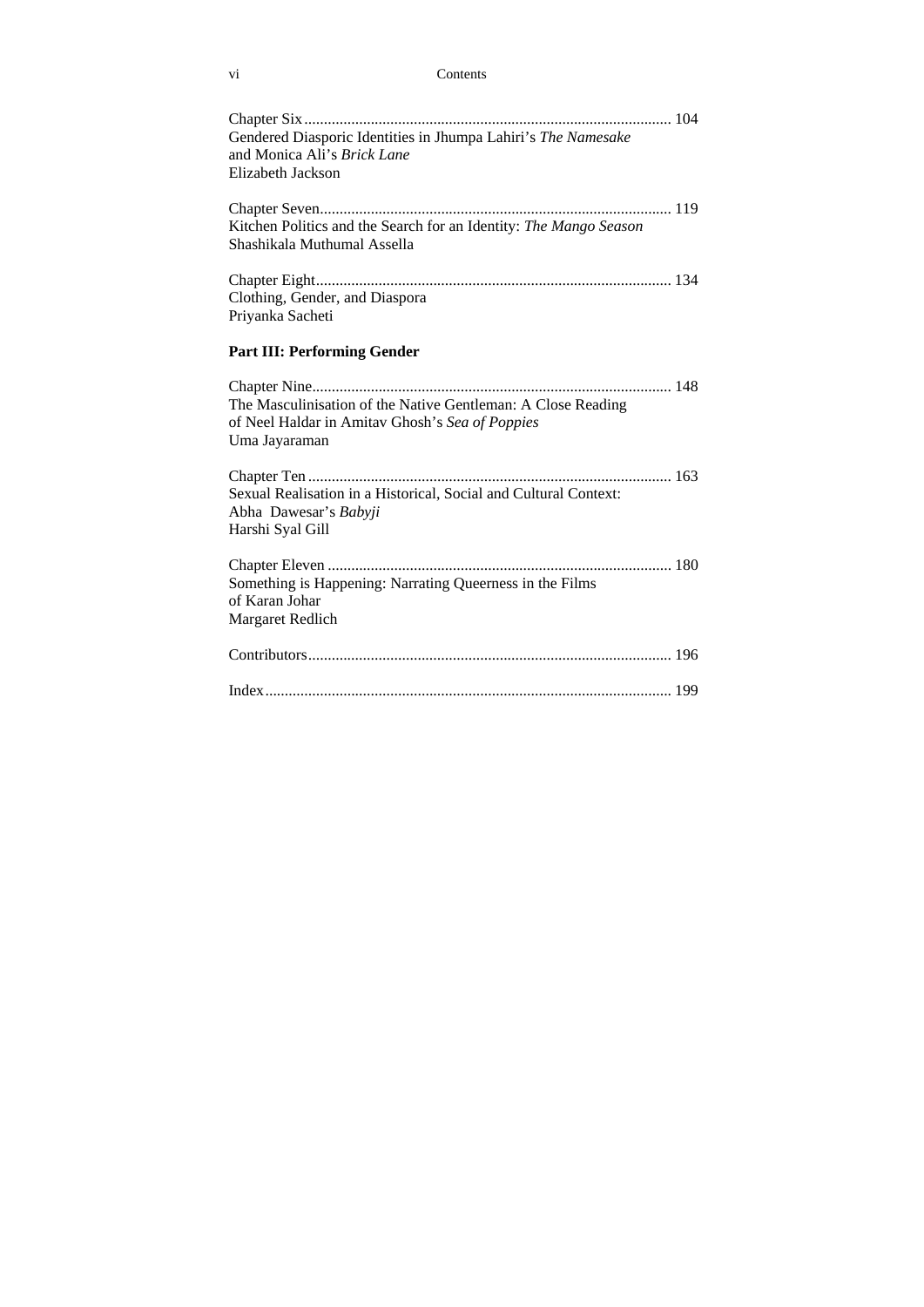## **PREFACE**

This collection of critical essays locates itself at the intersection of gender and diaspora studies, exploring the multiple ways in which gender is expressed, explored, interpreted, written about, and performed in the literature of the Indian diaspora. Theoretically underpinned by various studies on diaspora privileging hybridity and transnationalism framed within the discourse of feminist and queer theories, this collection brings together a number of ways in which heteronormative experience within the diaspora is resisted, challenged and questioned. Referencing such iconic works from the Indian diaspora as Salman Rushdie's *Midnight's Children*, V. S. Naipaul's *The Mimic Men*, Jhumpa Lahiri's *The Namesake*, and Amitav Ghosh's *Sea of Poppies*, this anthology also includes chapters on Attia Hosain, Abha Dawesar, Amulya Malladi, Anita Rau Badami, Chitra Baneriee Divakaruni and Kiran Desai. Some of the essays also use other South Asian writers such as Monica Ali and Bapsi Sidhwa to compare the diasporic experience in similar settings. Framed together, these essays point to ways in which gender is negotiated within the political and public sphere by questioning established narratives and predilections of accepted social conventions within the nation and in the diaspora. It also identifies ways in which women affect transformation within their social contexts and create agencies through processes of acculturation within diasporic spaces. The process of exploring queer spaces is investigated through characters for whom matters of emasculation and feminisation remain significant markers of selfhood. This anthology also investigates the way in which gender is performed through Indian film scripts set in the diaspora, pointing to ways in which the liberatory aspect of queerness finds expression within the imaginative settings of foreign lands. Gender is also found and performed in everyday situations of cooking and clothing, both conventional chores associated with women, who are then able to transform such tropes to align them with continuing identity formations.

This collection is divided into three sections. The first section, entitled "Reading Gender", includes essays which reflect the way in which writers of the Indian diaspora approach contexts within the nation to re-define significant ways of approaching politics and gender. Thus Gemma Scott's essay discusses the feminising of Indira Gandhi's Emergency in India by Salman Rushdie in his path-breaking novel *Midnight's Children*. Scott's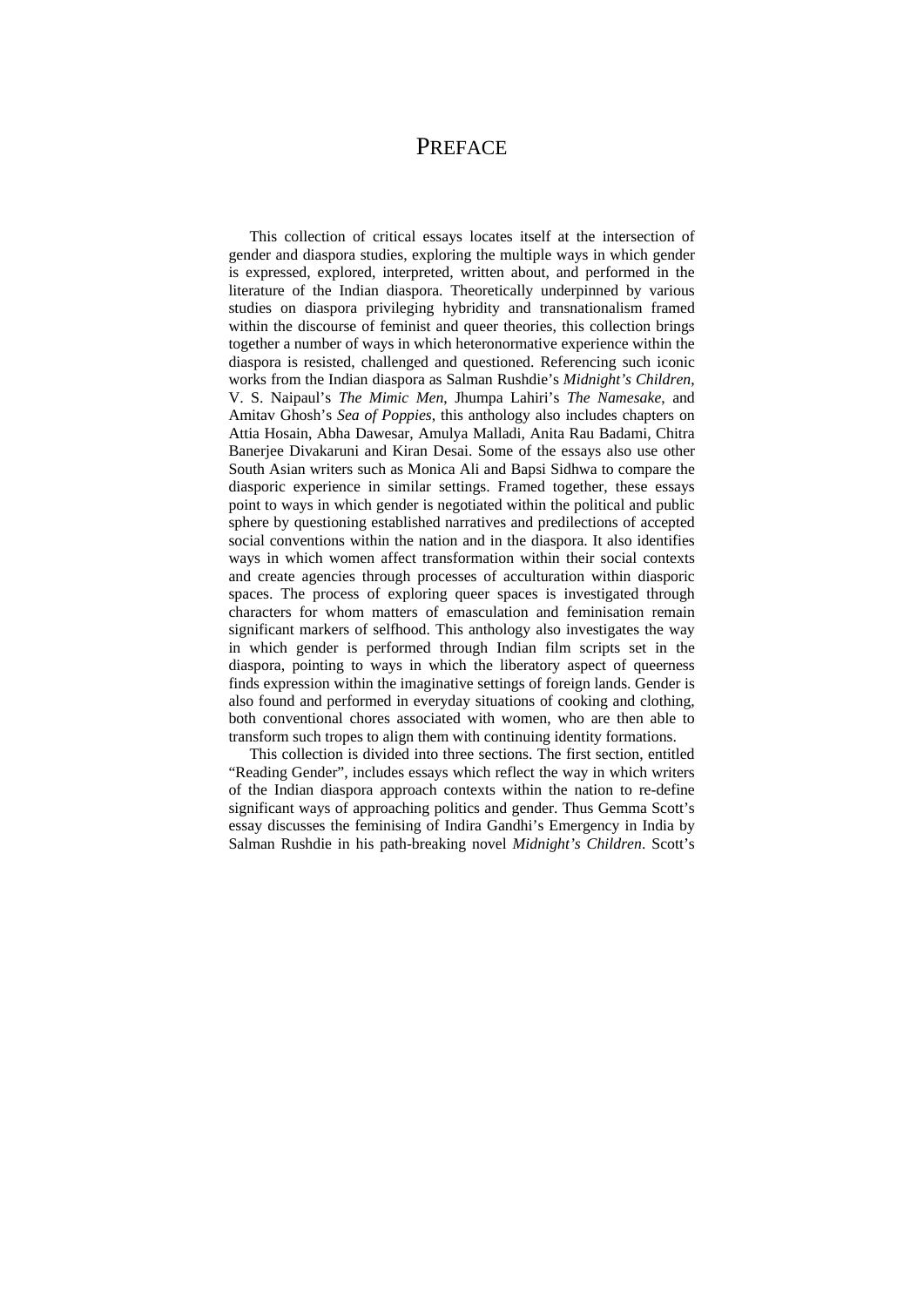argument that Rushdies's diasporic position enabled a re-interpretation of Emergency historiography which more usefully centred Gandhi's own use of female positions to foreground her role as the nation's caretaker, points to ways of gendered narrative which successfully challenge established history. Sanchari Sur, in her essay "Communal Violence and Women at Home and in the Diaspora in Anita Rau Badami's *Can You Hear the Night bird Call*?", uses the historical episode of the attack on the Golden Temple in Amritsar, India, by state forces to flush out Sikh extremists and the resulting anger by Sikhs around the world, to suggest ways in which female characters negotiate trauma, loss and exile in ways that empower them within the nation as well as in the diaspora. Tulika Bahuguna's essay "Purdah and Zenana: Re-visioning Conventions" similarly articulates the contrasting attitudes to Muslim conventions of the veil by diasporic writers such as Attia Hosain, for whom the spaces viewed as representing repression and silence take on diametrically different meanings when involved in the lived experience of everyday life.

The second section of this collection, entitled "Writing Gender", brings together multifarious ways in which women occupying marginal spaces within the diaspora transform, define and reflect themselves through the tropes of labour, cooking and clothing. Monbinder Kaur's essay "Blurring Borders/Blurring Bodies: Diaspora and Womanhood" explores the way in which hybridity allows for the female body to process the multiplicity of diasporic experience through a fragmented experience which allows for hybridity. The process of attaining selfhood is at the core of Stephanie Stonehewer Southmayd's and Elizabeth Jackson's essays on V. S. Naipaul and Jhumpa Lahiri respectively, each one of them compared to Monica Ali's *Brick Lane*. Both these essays, "Diasporic Mobility and Identity in Flux in V. S. Naipaul's *The Mimic Men*" and "Gendered Diasporic Identities in Jhumpa Lahiri's *The Namesake* and Monica Ali's *Brick Lane*", centre around the creation of female diasporic spaces through positions of disadvantage, often using labour as a unifying strategy for self-definition. Exploring the culinary routes to identity, Shashikala Muthumal Assela examines how South Indian curries become expressions of cultural conflict in her essay "Kitchen Politics and the Search for an Identity: *The Mango Season*", and Priyanka Sacheti's reading of Jhumpa Lahiri's and Chitra Banerjee Divakaruni's novels and short stories through her contribution "Clothing, Gender, and Diaspora" traces the relationship of female characters with clothing, examining the ways in which their clinging and removing of select pieces of clothing testify to the gain, loss and re-gain of diasporic identities as they are being processed by female subjectivities.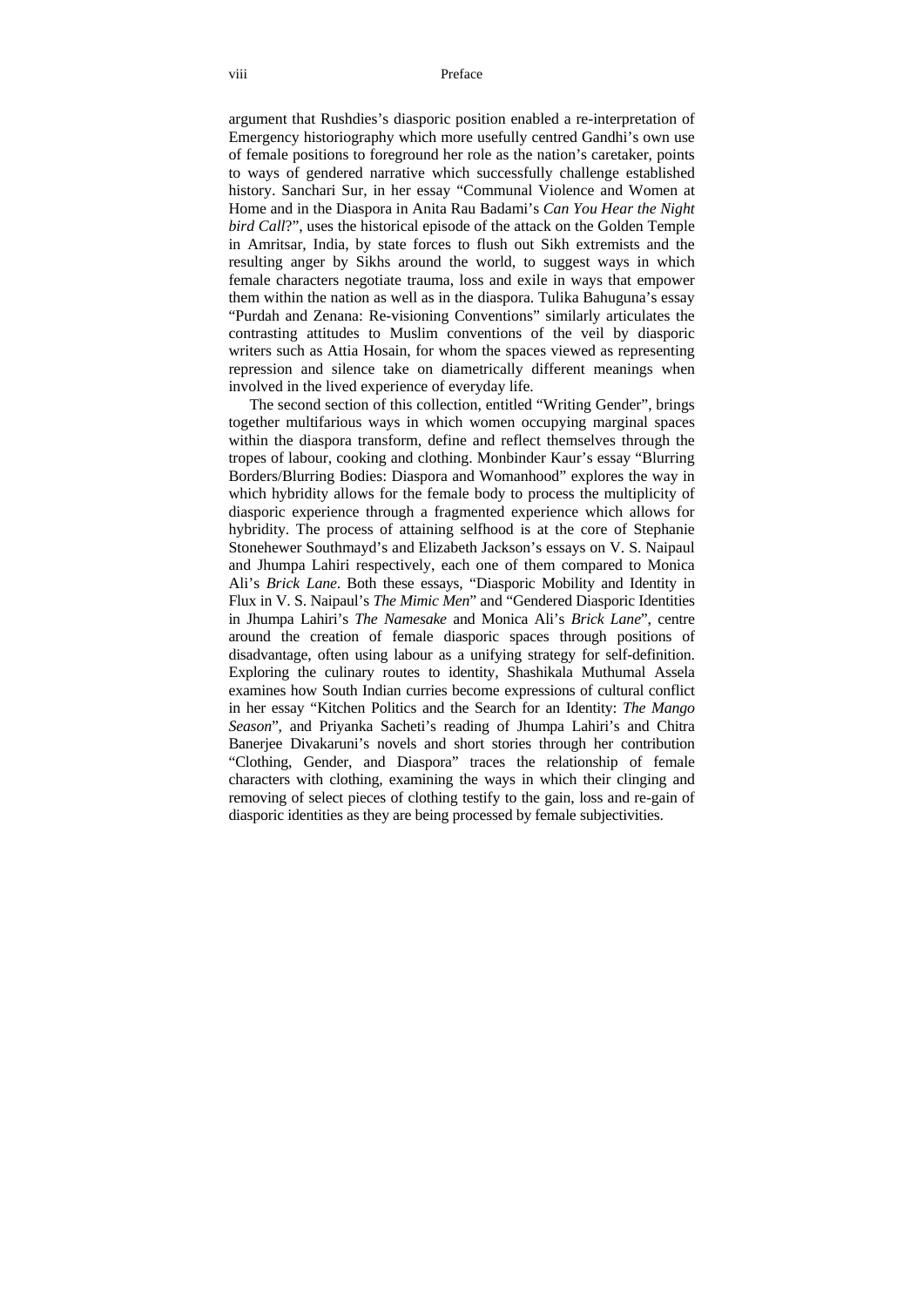These negotiations are the unifying theme of the third section of this anthology, entitled "Performing Gender". The essays in this section speak to the ways in which gender is explored, lost, created and re-created within imaginary spaces which allow for exploration of sexualities. Uma Jayaram's essay, "The Masculinisation of the Native Gentleman: A Close Reading of Neel Haldar in Amitav Ghosh's *Sea of Poppies*" examines the effect of diasporic displacement on an aristocratic ruler forced into exile. Haldar's journey to destitution, Jayaram suggests, enables him to rediscover his lost masculinity in a process in which his fall from grace is, in many ways, also a process of feminising him. Sexuality as a site for experimentation and play is also brought out by Harshi Syal Gill's "Sexual Realisation in a Historical, Social, and Cultural Context: Abha Dawesar's *Babyji*" where, tracing the cultural and religious origins of queerness in the classical Indian tradition, the author narrates a character's adolescent sexual experiments, a process which ends with the realisation that India can no longer be the site for such explorations, as a result of which the protagonist decides to move away from the country. The notion that queerness is best played out outside the Indian space is also brought out by Margaret Redlich's examination of the way in which gay relationships are investigated in Indian films in her essay "Something is Happening: Narrating Queerness in the Films of Karan Johar" as she reiterates the way in which diasporic spaces make possible a more fluid and effortless negotiation of queer identities in Bollywood cinema, which, when showcased within the nation, still creates furore and agitation. Gender is written about and performed within a context of displaced communities, it is suggested, in ways that question and resist traditional interpretations allowing for an engagement with non-traditional versions of family and relationships, but only when enacted outside the geographical space of the Indian nation.

This collection, thus, attempts to bring together diverse ways of examining gender in Indian diasporic fiction. It brings together a variety of approaches with which to negotiate identities and create new selves. Including the works of senior academics, emerging scholars, as well as those outside academics, such as playwrights and journalists, this anthology of critical essays provides fresh perspectives on the role of gender in the Indian diaspora, allowing for new interpretations of established texts as well as introducing lesser known writers. While recognising the theoretical bases of constructions of gender and diaspora, this anthology also reflects on individual works of fiction in the firm conviction that the text is the ultimate representative of narrative. While fiction celebrates, interrogates, examines and places gender firmly at the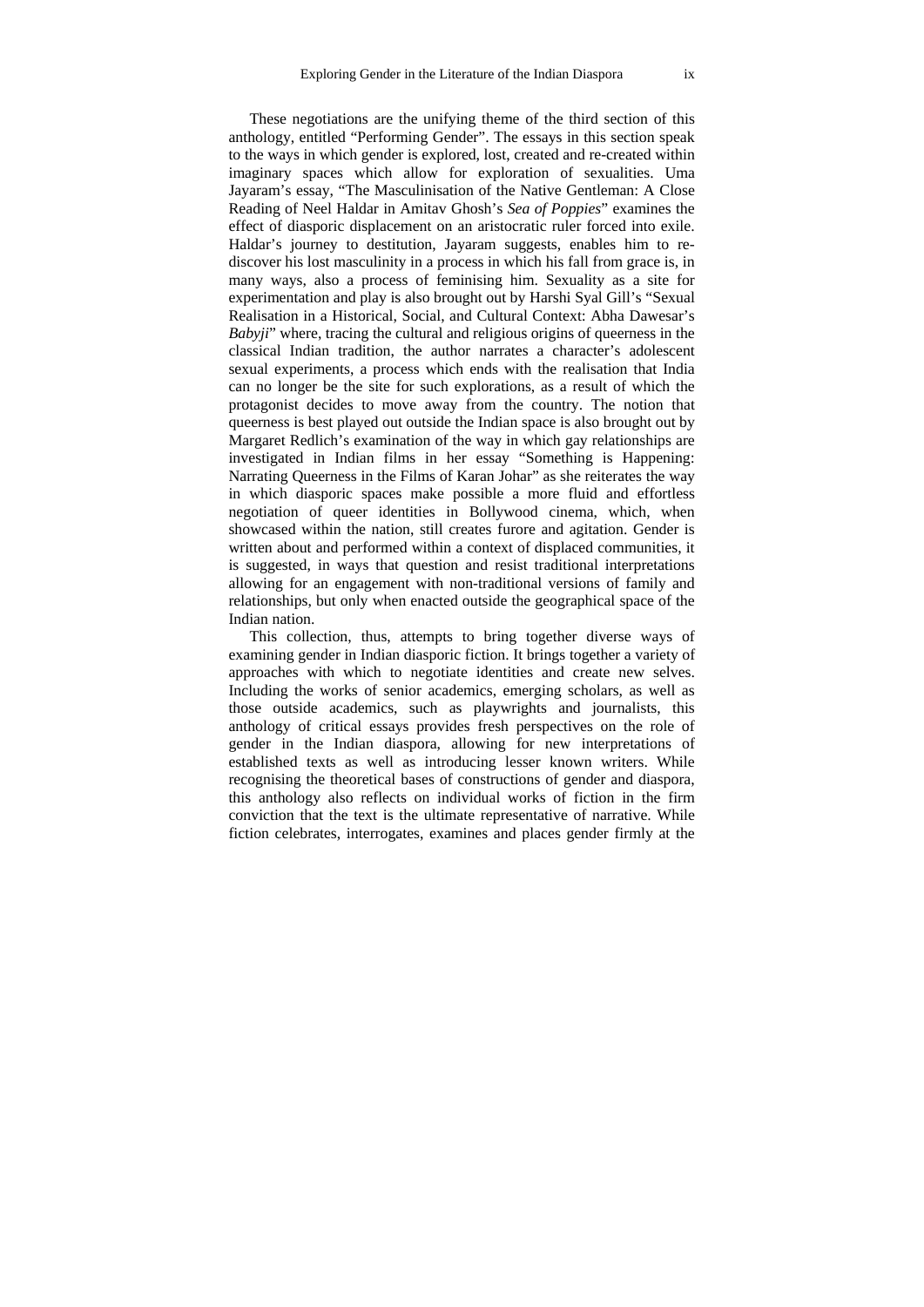#### x Preface

centre of diaspora studies, it is to the individual works that we turn to contextualise the predicament and the possibilities of diaspora.

This collection would not have been possible without the support, cooperation, and patience of all the contributors. I would like to thank them all for sharing their work in this anthology. I would also like to thank Ayesha Heble for her help in proofreading the chapters, Adrian Roscoe for his generous foreword, Sanjiv Mehta for typesetting the manuscript, and Cambridge Scholars Publishing for accepting this anthology for publication.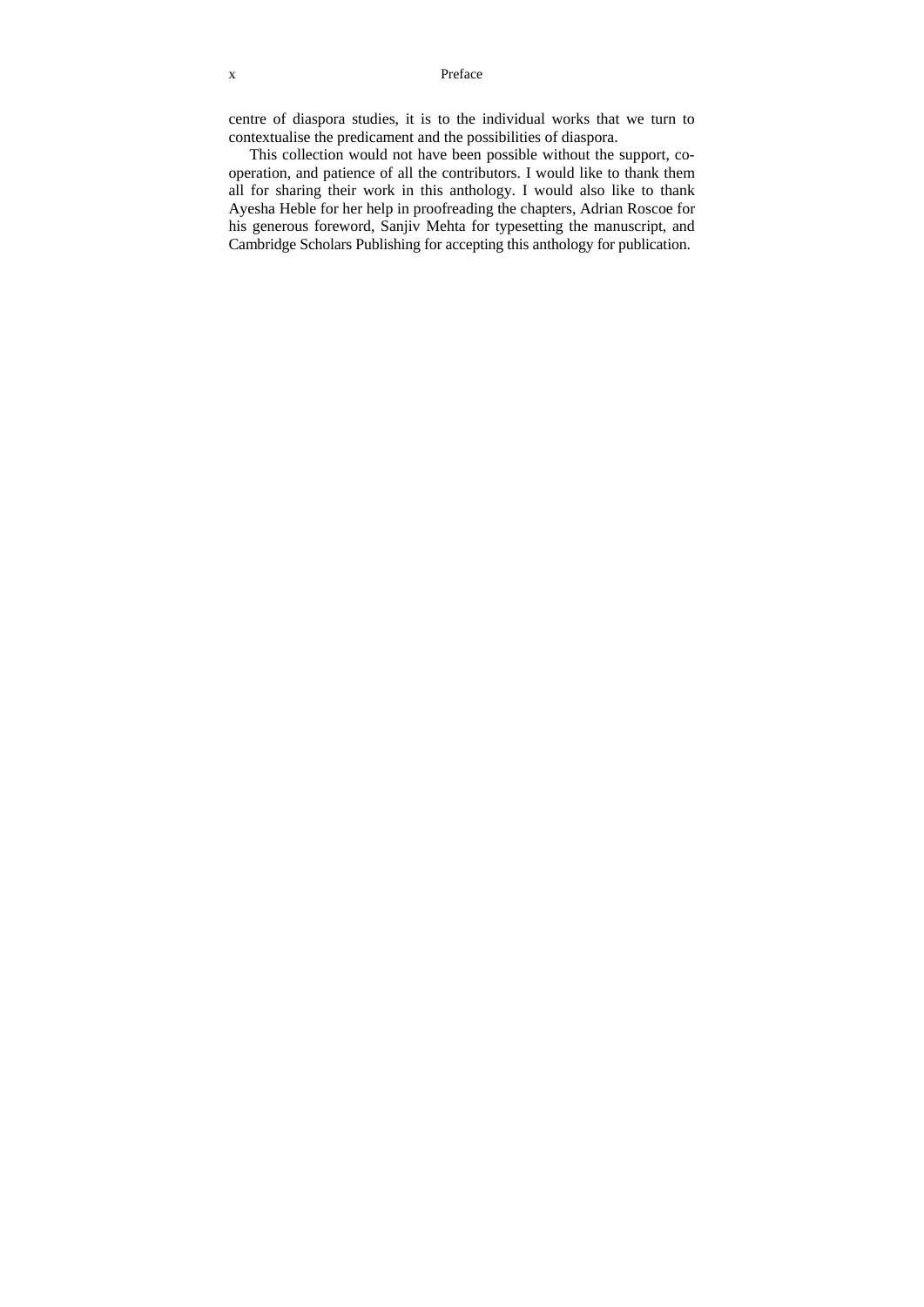### FOREWORD

Diaspora and its complex literary issues, while receiving modern scholarly attention, are not of course entirely new. Whenever, historically, people left home and hearth to begin new lives across the world, diasporic concerns came into play. This often brought about interesting questions. If they were writers, how would they capture the new landscape, culture and climate? How would they preserve the culture and values left behind? Indeed, would they even want to do this? How would they begin to see themselves in relation to the motherland and what from it would they still cherish and want to preserve? What social and moral change would the new environment engender? Fundamentally, what threat would it all pose to identity? And would it matter anyway? Such questions, presumably, were as important in remote centuries for Romans settling in Gaul or Malta and Normans settling in Britain, as for the British themselves settling in India, North America and Australasia, Spaniards settling in South America, Frenchmen in Senegal, Germans in West Africa. And now for Indians settled all around the globe.

Literary criticism acknowledges that amidst the modern upsurge of modern literature in English, India has been remarkable for the quantity and quality of its output, with many of its writers now global household names. While much critical attention has been paid to writers working in India itself, less attention (with exceptions) has been paid to writing, and especially women's writing, from across the Indian diaspora. Hence the timely appearance of a volume that explores this literature, and specifically gender issues within it, from a feminist point of view. The essays in this collection examine these concerns as they arise in various different contexts. Issues of identity, mobility, communal violence, masculinisation, kitchen politics, sexual realisation, and even clothing, all come under penetrating and revealing scrutiny. Timely and relevant, I am sure that this collection will add to the growing scholarship on the rich area of the Indian diaspora as it establishes itself as an important part of global literature.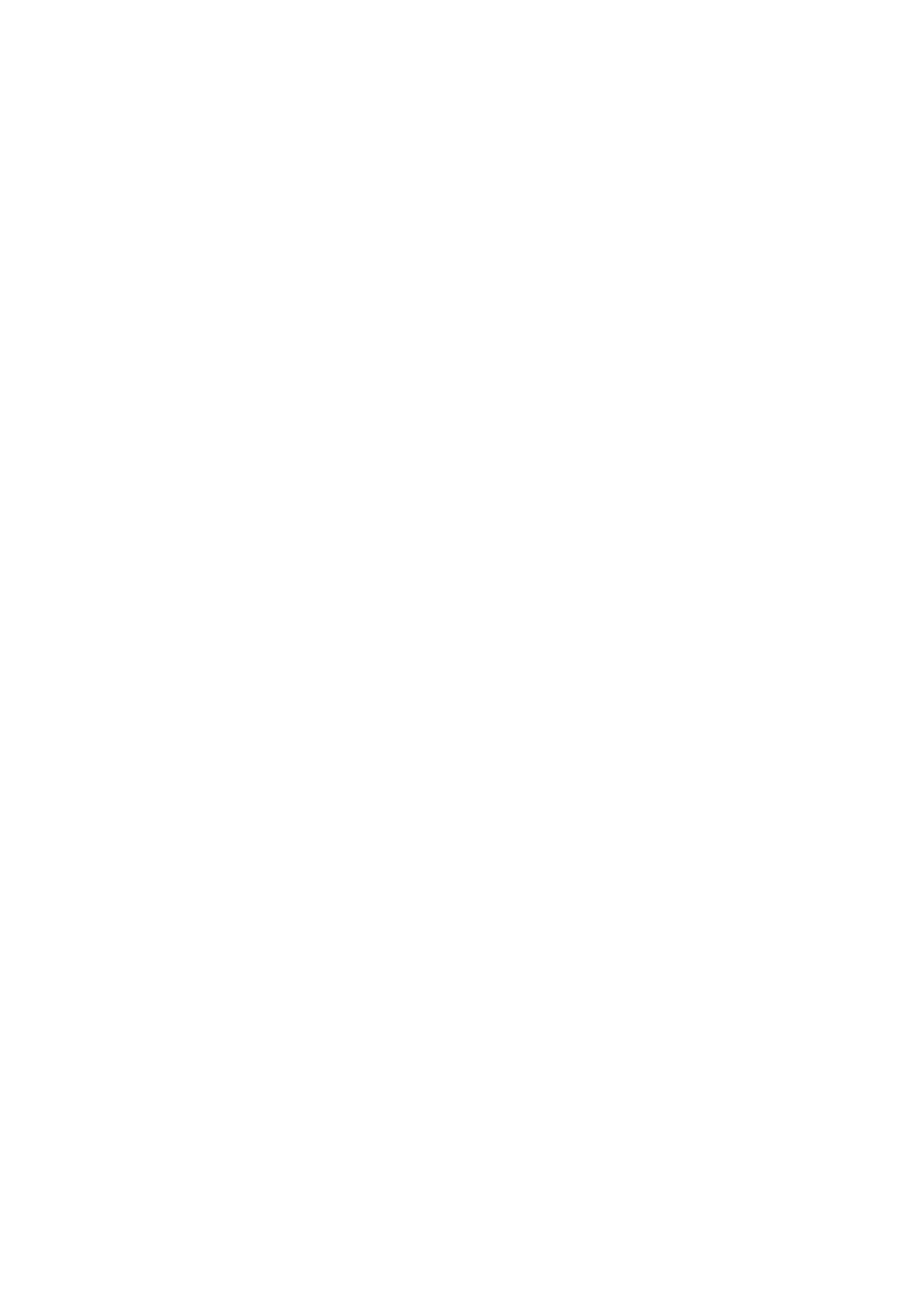## **INTRODUCTION**

# REVISITING GENDERED SPACES IN THE DIASPORA

## SANDHYA RAO MEHTA

The ubiquitous image of knitting, stitching, quilting and cooking as a metaphor for the experience, and the narration of diaspora links it to the perceived feminine task of collecting, remembering and documenting memory and images of the past. While the choice of moving from one physical location to another is primarily seen to be a male one, as evidenced by much sociological research, the onus of retaining memories of home, of recreating them within new contexts and ultimately acting as cultural harbingers of homeland culture, remain vividly feminine. The challenges inherent within this contradictory situation is central to current discourses of the diaspora, reflecting as it does, the problematics of gendered roles within an act which remains outside the agency of women. While diaspora as a historical and contemporary condition has embraced issues of transnationalism, globalisation, hybridity, and multiculturalism, the intersection of gender and diaspora and the way these have impacted each other has been less explored. Linked to the notion of diaspora as a heteronormative experience, the focus on feminine as well as queer subjectivities within the discourse of transnational migration points to multiple ways in which issues within diaspora studies remain deeply normative. Increasingly, such normative practices are being resisted and women's perspective on the question of diaspora and its associated concerns increasingly focused upon. In its literary manifestations, the site within which the diasporic subject is placed has been extensively, but problematically, explored in ways that privilege the heterosexual male experience, silencing those outside its reach. As Sneja Gunew, for example, asks, "While diaspora often evokes a homeland, how do women writers assert, negotiate, and contest multiple, political ideas of home across time, history, and geography?" (8). Tracing early studies on diaspora to subsequent work on feminism, this chapter explores the routes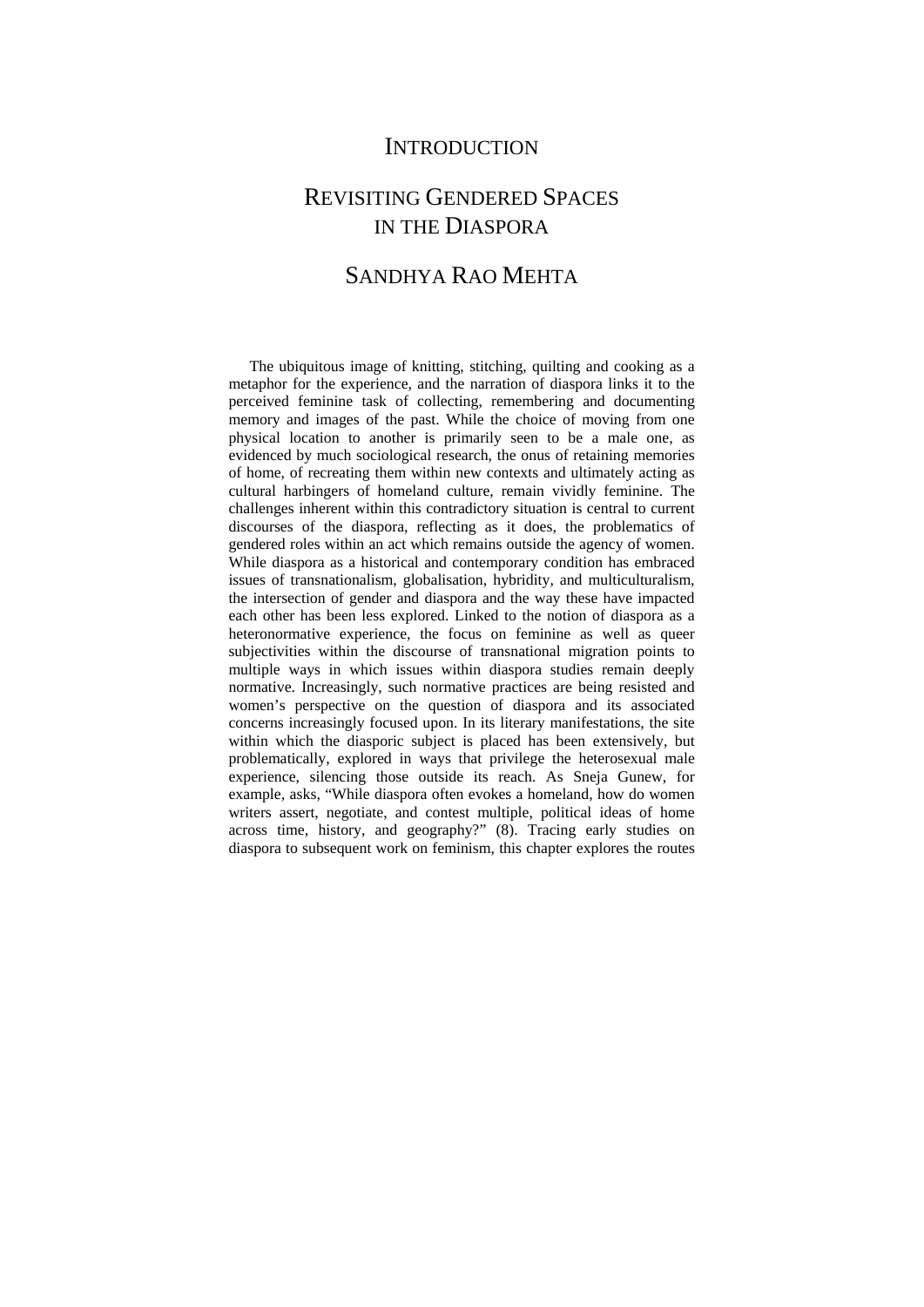#### 2 Introduction

which enabled gender to become a central focus in diaspora studies, suggesting that a sustained study of the multiple ways in which gender impacts diaspora creates spaces in which normative practices could be challenged. It also suggests that, rather than focusing on overarching definitions and theories which could link diverse experiences, diaspora studies are increasingly pointing to ways in which individual experiences of travel and migration are rooted in particular contexts and that no theory would adequately reflect the complexities of diaspora in the contemporary context.

#### **Defining Diasporas**

Diaspora as an evolving concept can be traced to the early work of William Safran, who defined the diaspora as referring to a community which was historically dispersed and shared a common desire to return to the homeland. The Jewish, Armenian and Greek movements were seen to represent such definitions which retained the binary division of the diaspora as adhering to a homeland/hostland dichotomy, with the primary emotions associated with such a movement being those of loss, memory, and an inextricable link to the past. Subsequent interpretations, as those of Robin Cohen, elaborated on the notion of travel and suggested that diasporas could be divided into various categories based on the impulses which began the travel. Thus his divisions of victim, labour, trade, and colonial diasporas, while widening the group of communities which could be included in the experience of diaspora, still divided travel into ethnicities and binaries of us/them and travel as going "away" from the homeland (18). Recognising the forces of globalisation and transcultural travel, Kachig Tölöyan, in his inaugural issue of the journal *Diaspora: A Journal of Transnational Studies* in 1991, emphasised the idea of the diaspora as being stateless, thus associating it with transnationalism: "The term that once described Jewish, Greek, and Armenian dispersion now shares meanings with a larger semantic domain that includes works like immigrant, expatriate, refugee, guest worker, exile community, overseas community, ethnic community" (4-5). Subsequent work on globalisation and migration studies widened its scope by underlining the complex nature of travel within the global North and South and, often, within it. James Clifford referred to the complexity of the term by warning that "we should be wary of constructing our working definition of a term like 'diaspora' by recourse to an 'ideal type'" (306) as certain types will then be more or less diasporic than others. Brian Axel's use of the term "diasporic imaginary," while focusing on the violent basis of diaspora, also points to the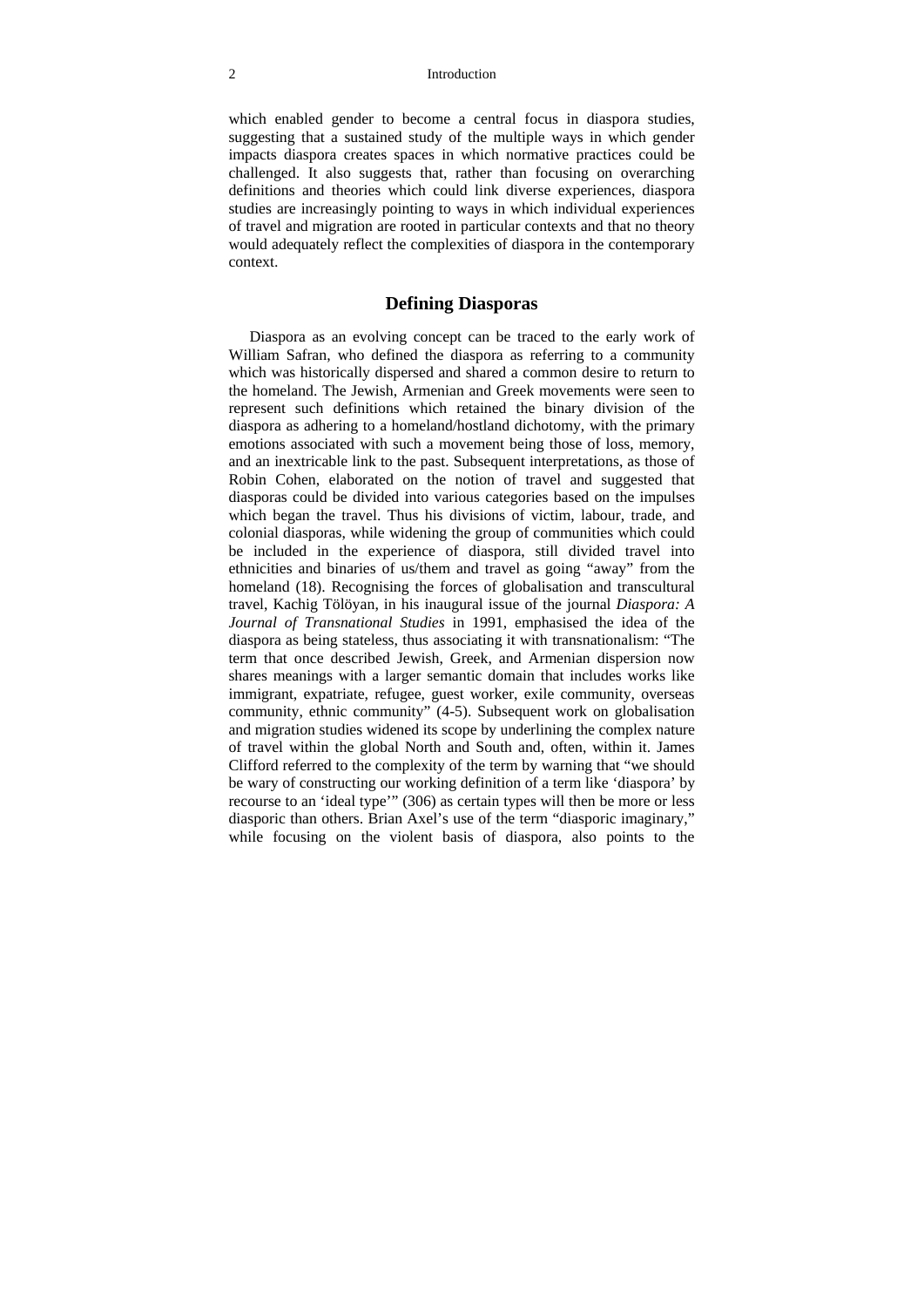movement away from origins to a space where specific conditions of time and context determine the new community: "the diasporic imaginary, then, does not act as a new kind of place of origin but indicates a process of identification generative of diasporic subjects" (412). This is further asserted by Brubaker for whom it is important "to treat diaspora not as a bounded entity but as an idiom, stance and claim" (1) moving away from place of origin primacy: "In sum, rather than speak of 'a diaspora' or 'the diaspora' as an entity, a bounded group, an ethnodemographic or ethnocultural fact, it may be more fruitful, and certainly more precise, to speak of diasporic stances, projects, claims, idioms, practices, and so on"  $(13)$ .

Some of the most influential work surrounding the changing concept of diaspora revolved around the cultural studies of Stuart Hall and Paul Gilroy, with an increased focus on travel, migration and identity formations being seen as fluid and transforming. Hall's suggestion that cultural identities are best seen as evolving and developing challenged the assumption of a fixed diasporic identity, allowing it to be seen as a process rather than a historical fact:

The diaspora experience as I intend it here is defined, not by essence or purity, but by the recognition of a necessary heterogeneity and diversity; by a conception of 'identity' which lives with and through, not despite, difference, by *hybridity*. Diaspora identities are those which are constantly producing and reproducing themselves anew, through transformation and difference. (235)

Hall's focus on developing diasporic identities, rather than focusing on a common national experience which, while helpful in the colonial struggle, did not evoke the realities of developing social realities, was also voiced by Paul Gilroy's famous metaphor of the ship on the sea as evoked in his *Black Atlantic: Modernity and Double Consciousness* which did much to point to diaspora as an evolving concept by showing that those affected by the experience of forced migration displayed links to England as well as to Africa, thus questioning the nostalgic desires for home which had marked earlier studies on the diaspora. Vertovec subsequently suggested that diasporic experience should be viewed "by both structure (historical conditions) and agency (the meanings held, and practices conducted, by social actors)" (24). The complexity of the term "diaspora" soon allowed for the term to be used in various cultural, social, economic and ethnic contexts, all of which remained largely patriarchal.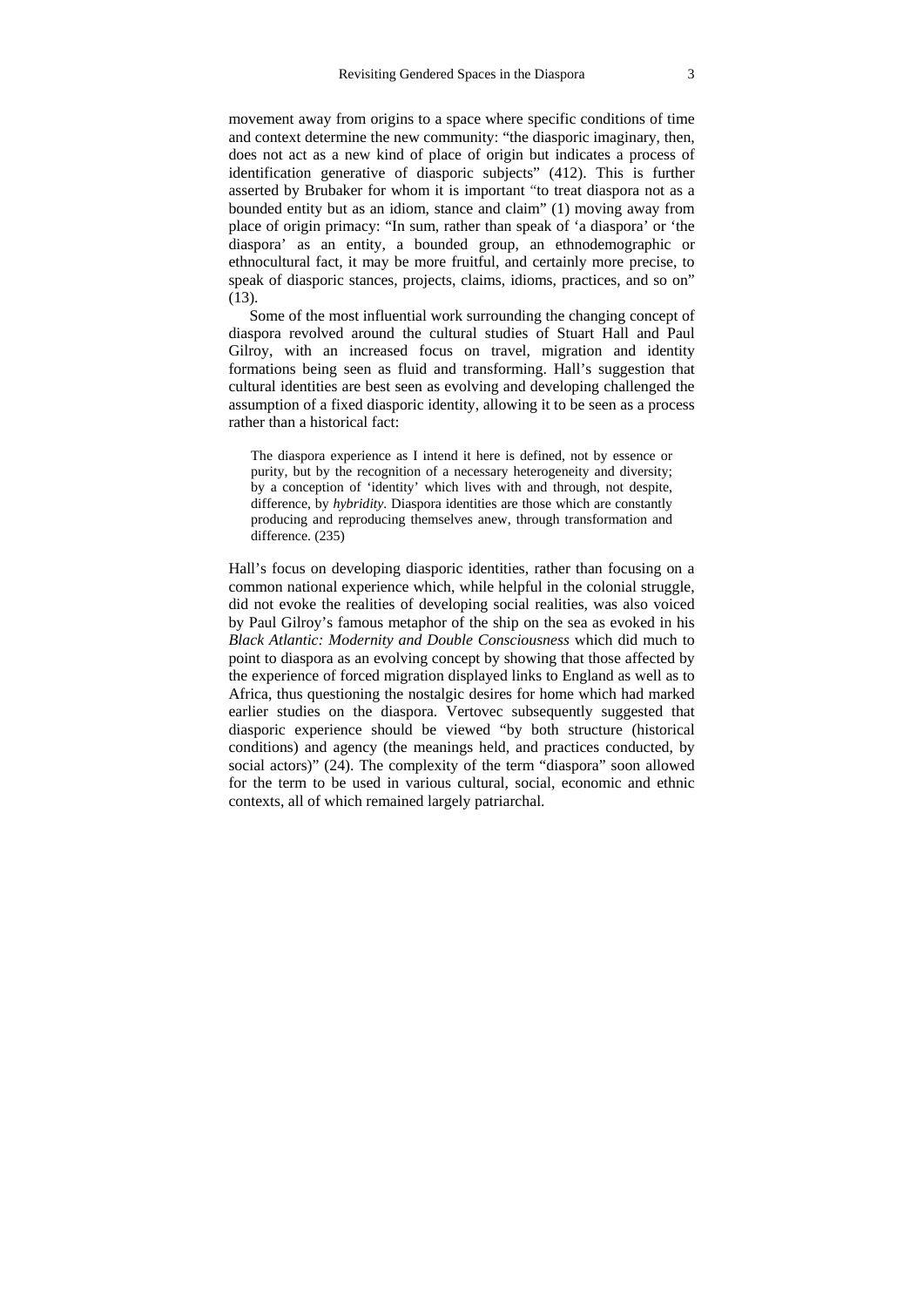#### **Gendering the Diaspora**

Referring to the state of African Diaspora Studies, Tina Campt and Deborah Thomas observe that work on the African diaspora still revolves around issues of travel, migration and homeland at the expense of more "expansive" notions, leading to re-asserting binary positions. This has various limitations for the study of diaspora:

Such analytic formulations often deploy notions of origin and authenticity that impede a deeper appreciation of the more complex dynamics that undergird diaspora. Moreover, such frameworks can privilege the mobility of masculine subjects as the primary agents of diasporic formation, and perpetuate a more general masculinism in the conceptualization of diasporic community. (2)

While the definitions of the diaspora as a static, historical moment of Jewish dispersal as suggested by Safran and Cohen have been reviewed and revised to include multiple migrations and establishment of transnational networks, the masculine underpinnings of this metanarrative are clearly implicit. Thus, Gayatri Gopinath in her iconic book *Impossible Desires: Queer Diasporas and South Asian Public Cultures* outlines the inherent patriarchy of the etymology of "diaspora" as indicating a dispersal, a scattering of seed, with the associated metaphor of the land left behind as the static, unchanging root and the seed which has travelled being seen as capable of transformation and regeneration. Quoting Stephan Helmreich, Gopinath suggests the usefulness of acknowledging "[t]he patriarchal and heteronormative underpinnings" (5) of diaspora which establishes the primacy of patriarchal practices of the term. This is a point also made by Kira Kosnick who suggests that the androcentric metaphor of dispersal privileges "male procreation and patrilinear descent" (123). The distinction between diaspora as fact or process marks the point at which feminist studies could enter the debate and allow it to move beyond its concerns with race and ethnicity, linking the experience of travel with those individual, feminine voices which could not be meaningfully associated with earlier definitions. Linked with the rising activism of feminist work in the developed world as well as their questioning by feminists of the developing world, this focus on individual experiences of travel, migration and belonging assumed a more gendered perspective, particularly following the works of Chandra Talpade Mohanty and M. Jacqui Alexander, who focused on the limited way in which the feminist agenda had hitherto taken up the mantle of protest on behalf of women of colour, assuming that the complexities of women around the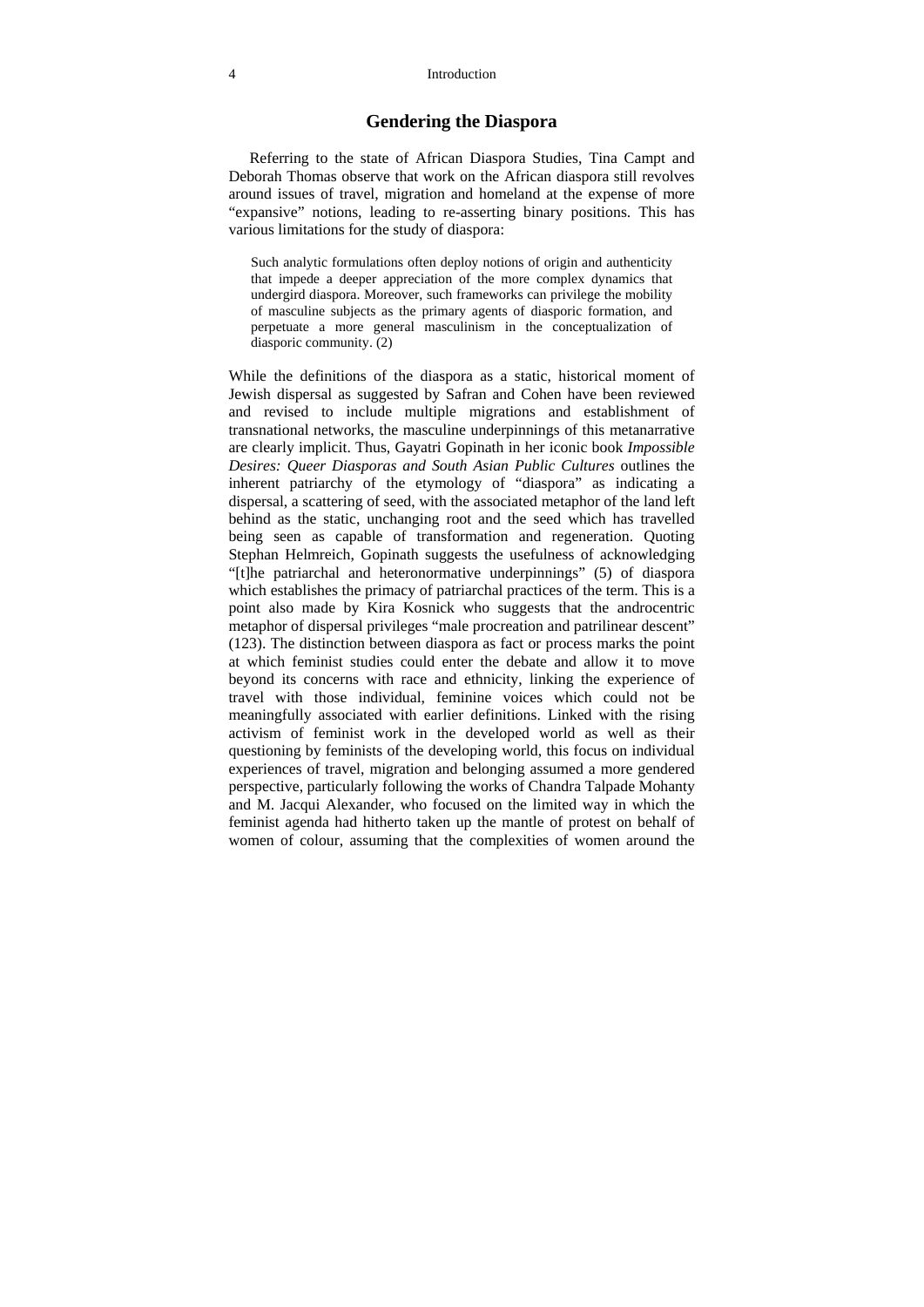world were all similar and not differentiated by ethnicity, colour, race or social classes. This led to an increased focus on the narratives of women migrants as well as attempts at developing sustainable theories which would provide the required terminology to deal with women's experience within the diaspora. Thus, Anthias and Yuval-Davis explore the interconnections between sexualities and diaspora, while Sara Ahmad et al. investigate the way in which race, class, gender and sexuality intersect with notions of home and uprooting, and how differences addressed by feminists articulate the uprootings and formations of home (1-4). Avtar Brah's investigation of "diasporic spaces" through the linkages of home, border and diaspora "covers the entanglements of genealogies of dispersal with those of 'staying put'" (83), allowing for the complex notion of "home" to be problematised within feminine contexts. Gopinath also voices the notion that feminism has not adequately addressed the issue of how the nation is defined by heterosexuality and that the diaspora carries the burden of traditional patriarchal assumptions with it.

While earlier studies attempted an essentialised study of gendered diaspora based on continuities of shared experiences, subsequent works focused on the divergent ways in which travel and migration affected different communities in specific ways. The rise of feminist works, particularly those which challenged western discourses, allowed for a sustained study of the role of women within the diaspora as well. Chandra Talpade was one of the first scholars to point to the need to move away from sweeping statements on third world feminism:

The relationship between "Woman"—a cultural and ideological composite Other constructed through diverse representational discourses (scientific, literary, juridical, linguistic, cinematic, etc.)—and "women"—real, material subjects of their collective histories—is one of the central questions the practice of feminist scholarship seeks to address. (334)

Linked to diaspora, this connection between the stories of "real women" and their experience of a hitherto patriarchal social movement became an important way of questioning and resisting metanarratives of migration. An important question which arises in this context is whether diaspora provides agency to women who emerge from a nationalistic narrative into a transnational experience or whether women find themselves further marginalised in the new society owing to factors of race and ethnicity beyond the challenges of gender. While women have traditionally been identified with the nation and glorified as the custodians of cultural heritage, the role which they played in the process of travel and migration to a new land remains a rich area of investigation. Within the nationalist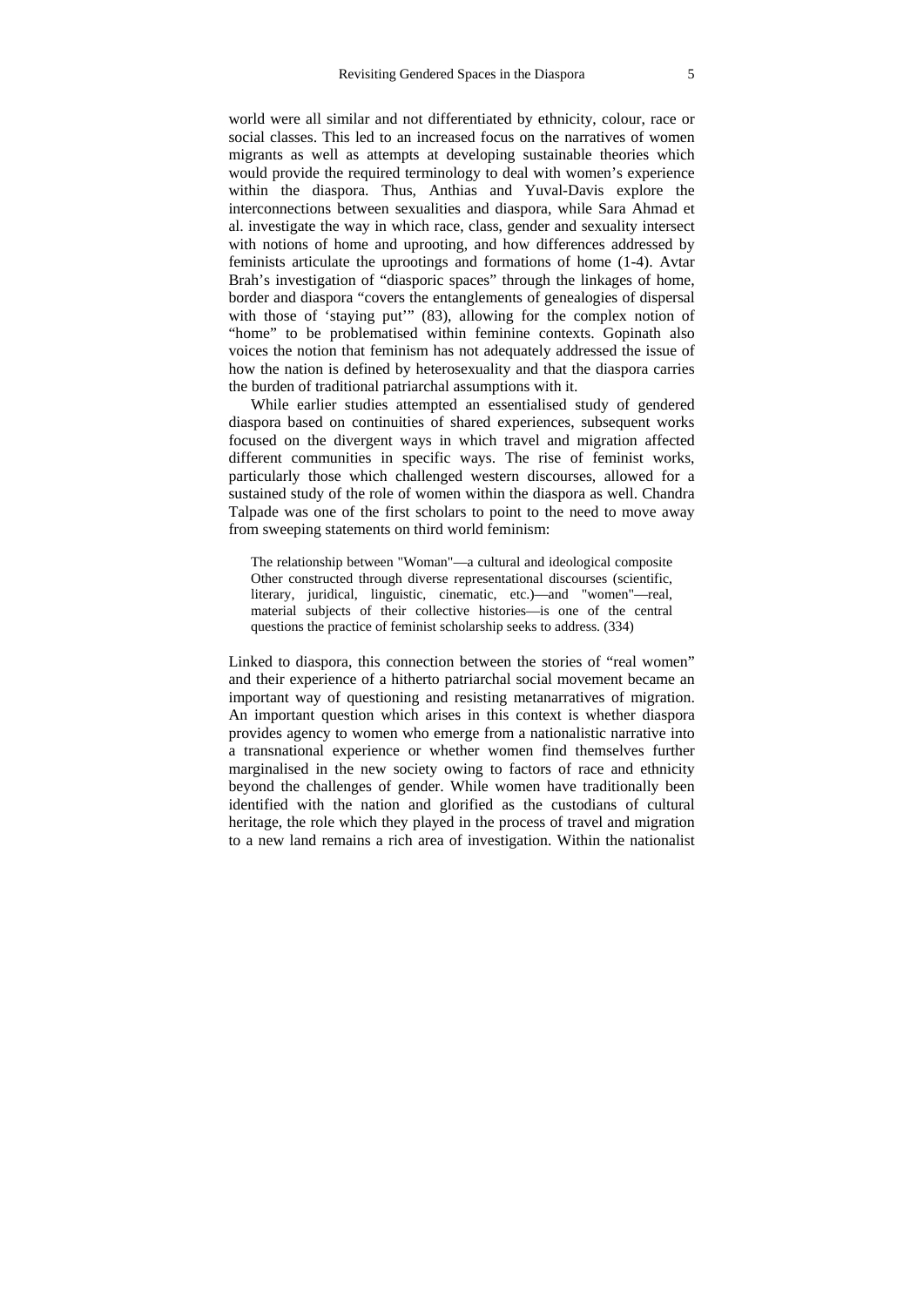#### 6 Introduction

narrative, women have been viewed as the arbiters of social morals. As Partha Chatterjee suggests of the national movement in India, "[t]he home was the principal site for expressing the spiritual quality of the national culture and women must take the main responsibility of protecting and nurturing this quality" (239). Just as women were at the centre of national identities, the diaspora too accords such homemaking roles to the immigrant woman, who, thus defined, begins to enact them using multiple strategies of food, dress and forms of labour. If women are literally responsible for the reproduction of the nation in biological terms (Yuval-Davis) even in the diaspora, such spaces are replete with possibilities of acquiescence, resistance and negotiation, although largely determined by particular conditions of class, race and other specificities. As women continue to be associated with the retention of memories and homes, as well as, by association, the arbiters of family values and cultures even within new geographical locations, the process and extent to which these roles are performed is a significant point of investigation.

As notions of creating new homes are seen to primarily fall on the shoulders of women in the diasporic family, the existing silences of female experiences within the narrative and process of diaspora need to be articulated. Anita Mannur suggests that "[w]omen are frequently (but problematically) associated with positions within the domestic cultural economy and charged with maintaining the edifice of home life" (17) and maintains that diaspora's expectation is toward "a faithful reproduction of Indianness" (17). In many ways, gender becomes an important consideration for the diaspora as women are not only seen to be retainers of cultural identities but are actually responsible for physical reproduction in the homeland as well as the new land. They are also seen as pivotal in establishing new boundaries based on ethnic and national identities and "as participants in national economic, political and military struggles" (Al-Najie 120) even when outside the nation. The centring of women as an integral part of definitions of family was one that was long accepted by, not only the nation, but also within the context of migration and diaspora. As Kira Kosnick shows, all family re-unification programmes within the United States were determined with only the normative heterosexual relationship within marriage being considered authentic until 1990, thus limiting definitions of gender and the family to those accepted by the nation state (Kosnick 123). Studies by Anthias and Yuval-Davis and Mohanty and Alexander also dwell on the legitimacy of heteronormative identities to the state which prioritises images of women as symbols of the nation. This normative expectation has travelled with the diaspora for, as Al-Ali suggests, "[d]iasporic anxieties around issues of preservation and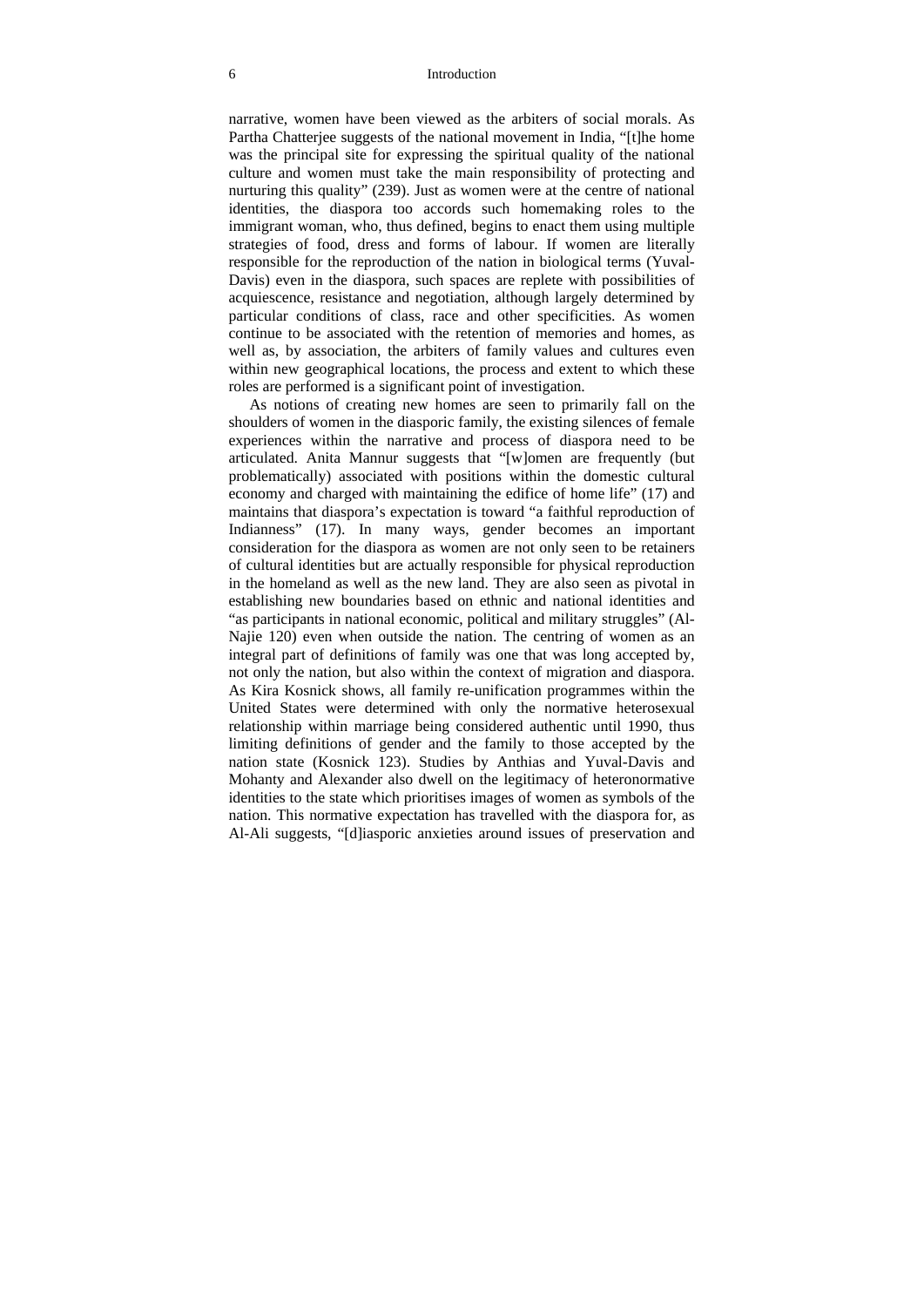temporal continuity often focus on cultural-biological reproduction, and are linked to this, by a need to control sexuality, particularly the sexualties (practices and desires) of women" (125).

#### **Queering the Diaspora**

An important development within studies of feminism and sexuality has been the inclusion of queer studies within the diaspora. In many ways, in spite of protestations to the contrary by critics who resist the link between the queer and the diaspora sharing exclusivist positions, the potential marginalisation of the queer and the diaspora within normative communities has allowed for a sustained exploration of gendered identities within diasporic spaces. Thus, if diaspora has the same connection to the nation as the queer to the heteronormative society, the resistance to both definitions would allow for a layered discourse of multiple aspects of gender studies. Kosnick suggests that "differential sexual desires and nonnormative family formations in migration processes and diasporic life" (125) have yet to be integrated into emerging studies of diasporic societies. Meg Wesling, however, warns against the common analogy of the queer and diasporic subjects being twins, suggesting that the queer would "subvert gender normativity" in the same way that the diaspora would trouble "geographic and national stability" (31). Gayatri Gopinath's path breaking study of queerness within the diaspora addresses the lacunae in the research on sexuality and nation, pointing to the fact that traditional feminism does not adequately address the way in which nationalism is based on heteronormative sexualities and "the ways in which nationalist framings of women's sexuality are translated into the diaspora, and how these renderings of diasporic women's sexuality are in turn central to the production of nationalism in the home nation" (9). Gopinath's study of queer films made by Indian filmmakers illustrate the way in which feminine subjectivities of the queer often struggle to locate themselves within traditional definitions of home, nation and the diaspora, capable of being expressed only "through the latent homoeroticism of female homosocial space" (25).

#### **Diaspora and Literature**

While gendered spaces within the diaspora have become central to the study of migration in transnational and globalised contexts, its literary manifestations, voicing various concerns, approaches and attitudes to the representation of this complex experience, are equally varied in treatment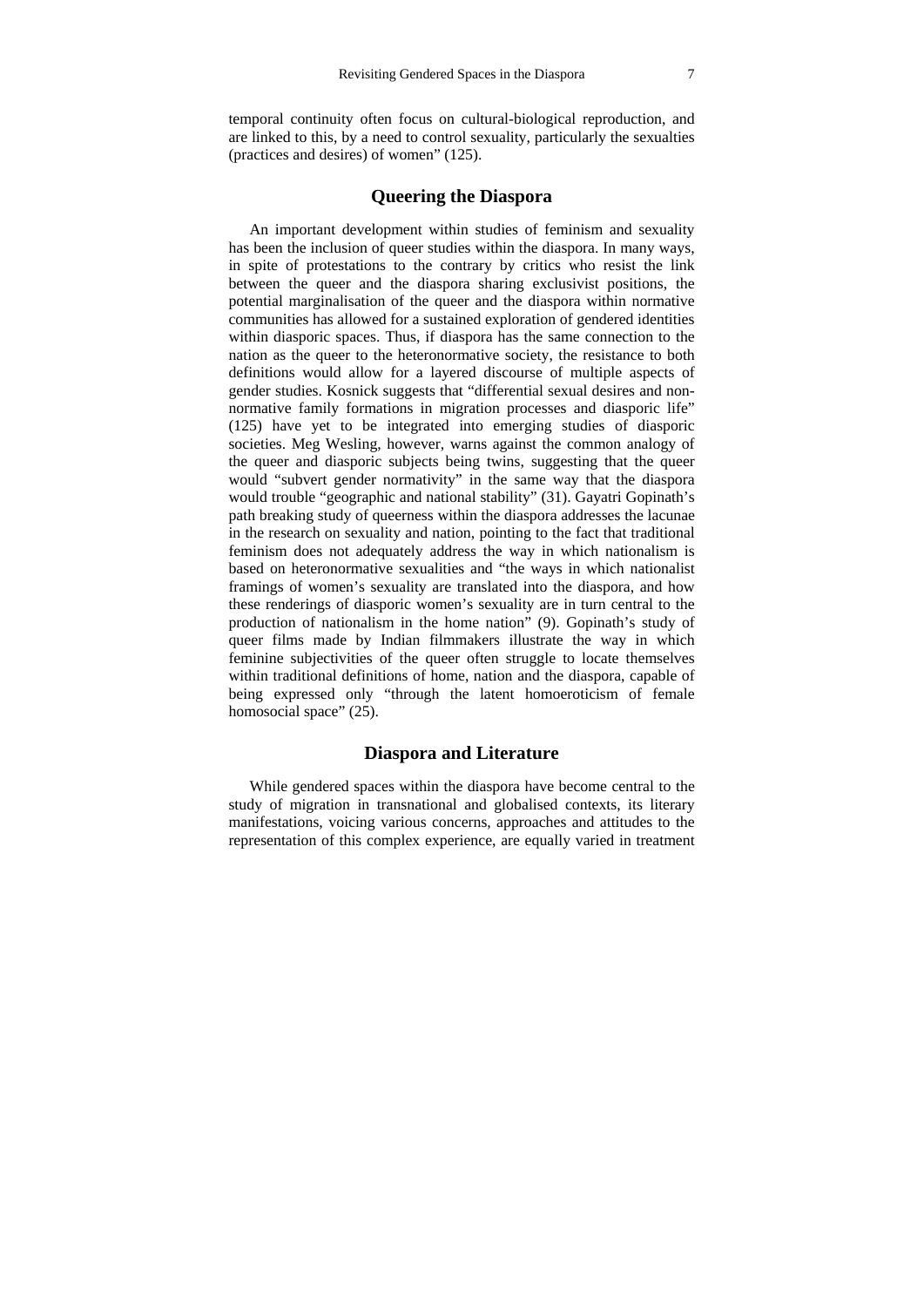#### 8 Introduction

and range. While theorists link feminist concerns with concepts of marginalisation, hybridity, identity and race, literary critics have more commonly called for increased focus on specific tales of travel which allow for women to voice their own particular situations outside the established framework of gender studies. Thus Vijay Agnew suggests that undocumented feminist narratives succeed in erasing the anonymity of women and give them agency as they narrate their life tales: "Feminists' 'alternate archives' give us access to the everyday lives of women. These archives supplement academic methodologies such as oral histories, interviews, and ethnographic studies. Together, these methods and various forms of evidence shatter anonymity and create a better understanding of what internments, migrations, escapes from danger and violence, and refugee status really mean" (8). In "Diaspora and Cultural Memory", Anh Hua links writing with the art of quilting, both of which are gradual processes, achieved over a long period of reflection: "Quilting is an activity that has conventionally been done by women, and which has been devalued by masculinist art theorists as 'craft' and not 'high art'. Both quilting and writing require time, patience and imagination, and creativity" (192). She goes on to show how the remembering and collecting of stories of the past allow women to articulate the ways in which their negotiations with race, culture and patriarchy were affected. Women scholars, like those who are engaged in quilting, she says, are better equipped to express the events of daily life as lived by millions of families within the diaspora. The articulation of distinct experiences within specific forms of diasporic experience emerges at the centre of narratives of women who attempt to move beyond the limits of socially and culturally constructed identities. Whether the diaspora offers such liberatory spaces is much debated, for the process of writing is itself a struggle for those who have not had a voice. Maria Ng illustrates this as she speaks of writing her memoirs which could not begin at the beginning the way conventional, male traditions of narration did, for, "this linear progression is a narrative that bears no resemblance to the constantly shifting perspectives that present themselves as one reviews one's life and tries to make sense of events, of commissions and omissions, of departures and arrivals. It does not reflect the perpetual conflict between the nature of representing/writing and remembering" (34). Sneja Gunew views this conflict within the female artist, of being at once the author as well as the subject of a tale, as symptomatic of the predicament of the female diasporic voice. The trauma of using patriarchal language which narrated the original journey in order to show personal struggles in a new land is problematic for the woman narrator who needs to create new ways of expressing her predicament of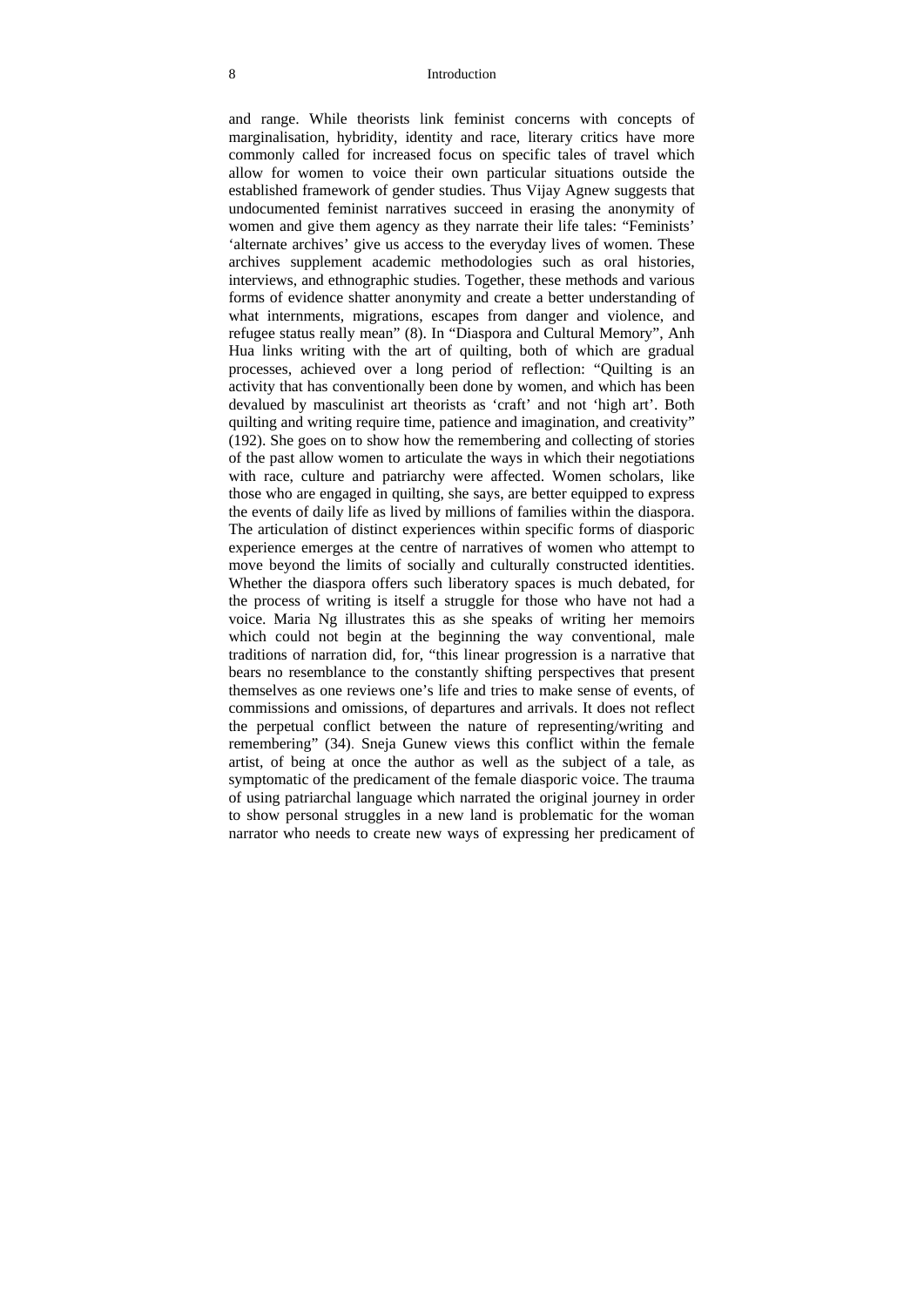belonging. Susan Friedman's comment that "it is writing by women that takes gender as its focus that most clearly highlights the complexities of diaspora and reveals the omissions and hidden assumptions in debates about 'the new migrations'", points to the complexity as well as the significance of focusing on women's narrative within the diaspora (Parker 3).

Linked to studies which dwell on the narrative of gendered spaces within the diaspora includes the notion of gender as performance as articulated by feminist studies such as those of Judith Butler. Based on Simone De Beauvoir's distinction between sex and gender, that "[o]ne is not born but becomes a woman," (519) Butler underlines the connection between gender and identity: "In this sense, gender is in no way a stable identity or locus of agency from which various acts proceed; rather, it is an identity tenuously constituted in time—an identity instituted *through a stylized repetition of acts"* (519). The performative aspect of gender, when linked to identities within the diaspora, allows for a negotiation which the gendered subject projects into new contexts. Often, such negotiations take the form of tropes such as clothing and food which are conventionally tied to feminine experiences, re-locating them in contexts which allow for new ways of exploring diasporic identity. Using Brubaker's suggestion that the diaspora be seen as a "category of practice," Sukanya Banerjee notes that this notion could be used to "underline how diasporas both reflect and are forged through a panoply of practices—indeed through intimate practices that become the ground for contesting and consolidating notions of identity and difference" (11). Based on the cultural work of Ketu Katrak, Anita Mannur shows how, what she calls "culinary citizenship" allows for the creation of diasporic identities though food. Using cook books as well as narratives which revolve around food, Mannur shows the way in which displacement and identity are articulated and negotiated, with food as a symbolic centre of diasporic experience, particularly in so far as it projects the nostalgic memories of the way home is remembered. "Culinary discourse," for Mannur, "sets in motion an extended discussion about the imbricated layers of food, nostalgia and national identity" (28). Thus, while, as seen earlier, women have been seen to be the arbiters of national identities, "[d]iasporas produce their own version of this gendered logic by repeatedly insisting that the task of the female Indian immigrant subject in diaspora , or in this case, the cookbook, is to be vigilant about the faithful reproduction of Indianness" (17). The way in which such expectations are accepted, resisted or modified by the diaspora remains an area rich in creative and critical potential.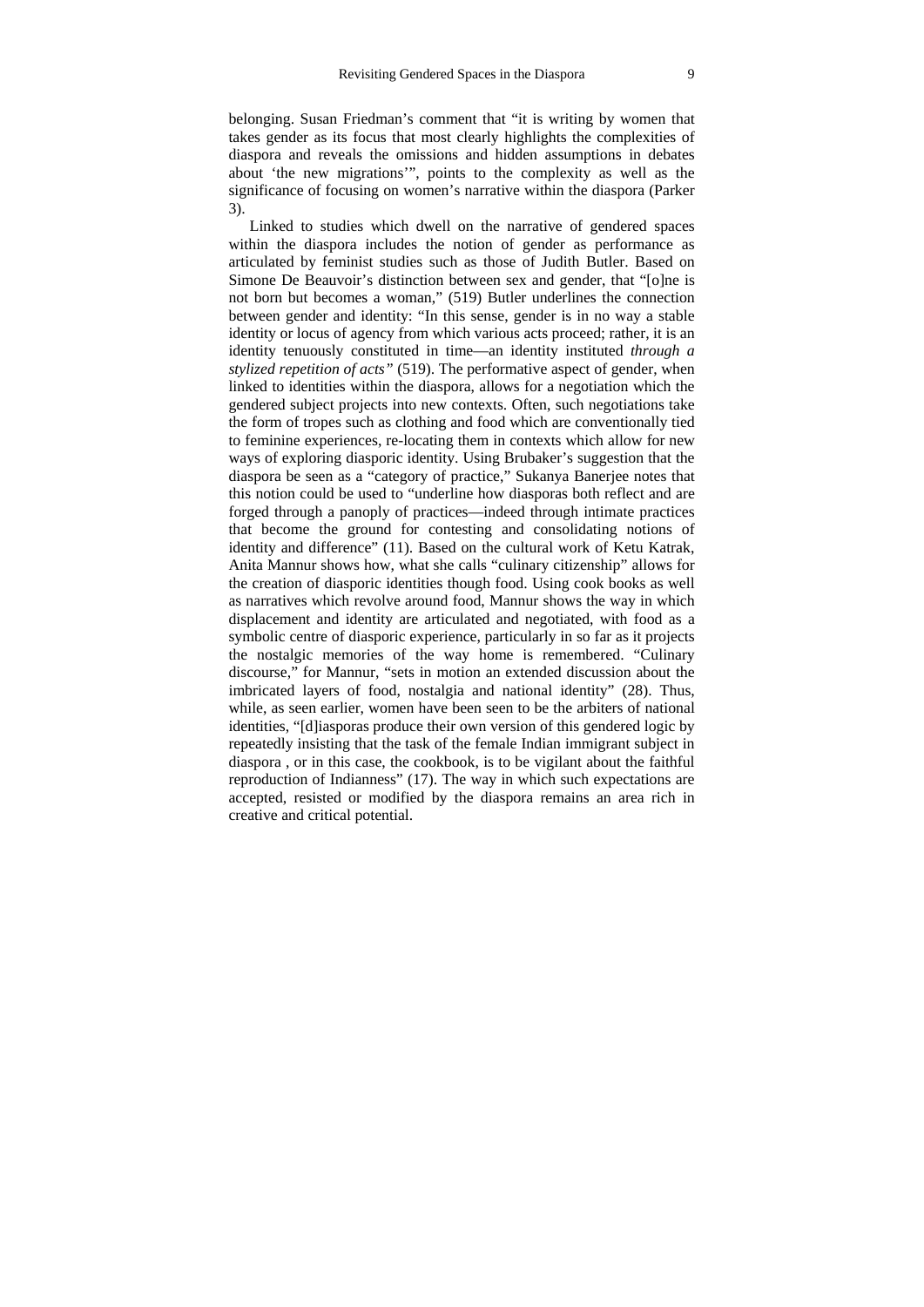#### 10 Introduction

One of the most notable features of gender and diaspora studies appears to be the questioning and sceptical reception of essentialised gendered narratives which overarch as depicting a universal experience. Campt and Thomas, in their collection of critical essays of writing in the African diaspora, aim "to relinquish any claim to a universal or shared definition of diaspora" (3) as any hegemonic narrative which seeks to explore the complete range of diasporic experience would be required to be reformulated. Parker suggests that monolithic approaches to diasporic narratives should be avoided and credence given to specific tales of particular communities focusing "on the diversity of diasporic experience" (2). It is a point made by Gunew as well, who derides the attempts at making homogenous statements around the labels "South Asian" and "woman", privileging, instead, the way in which religion, language, even generation reads into the complexities of individual experiences and narratives of diaspora. Susan Friedman voices similar concerns that much of the writing on migration assumes a certain amount of homogeneity in terms of its focus on national origins at the expense of other realities such as gender, sexuality, language and class, among many other variables, and suggests a less "reductionist" approach to the exploration of migration and literature (17, 23). Sam Naidu concurs that the spaces newly occupied by the diaspora are heterogeneous and varied in many ways: "…I identify not only some of the similarities that may partially be ascribed to some 'notional' origin within a specified geographic region, but also how these writers who have migrated to the far corners of the globe are confronted with geographic, climactic, culinary, linguistic political and economic differences" (369).

The multiple ways in which gender is situated within the discourse of the diaspora in contemporary studies point to the need to privilege individual experiences and specific contexts over generalised portrayals of gendered diasporas. While the intersection of feminist and migration studies have effectively resisted the metanarratives of travel, belonging and identity, the gendered spaces within the diaspora itself need to be explored for their potential to formulate identities which both resist as well as talk back to the centre. As all experiences of travel differ from one another, as do all narratives of diaspora, the implicit danger of allowing sweeping representations of gendered diasporic experiences is evident. As Campt and Thomas suggest, narratives of the diaspora can only be those of "individuals and communities situated very differently within a given diasporic formation", (2) paving the way toward unpacking specific diasporic experiences, including those which concern themselves with issues of gender and sexuality. Emerging work on diaspora thus rejects a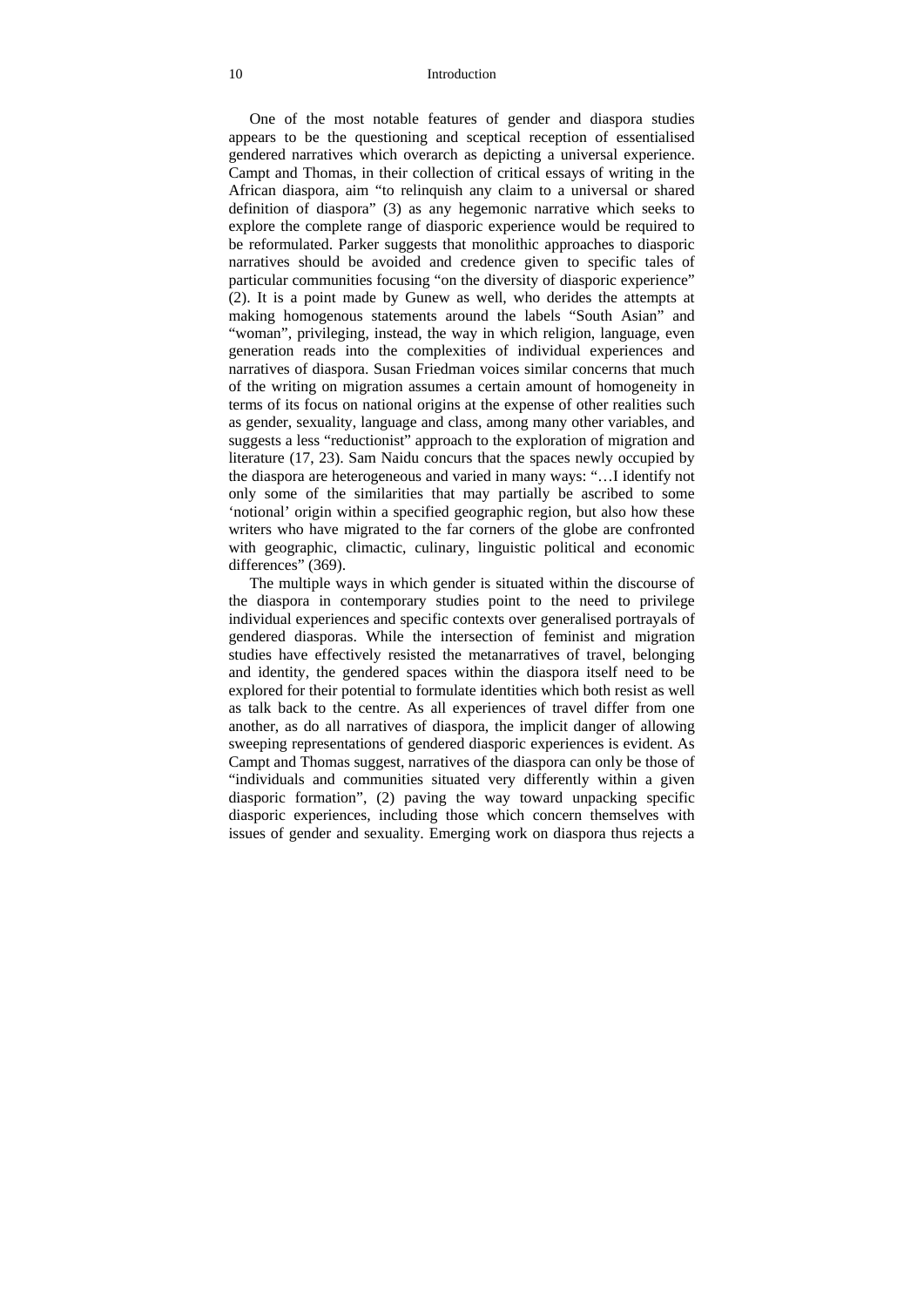monolithic approach in recognition of the many approaches to the notion of diasporic subjectivity. By giving agency to the gendered spaces within the global diaspora, literature allows for complexities of hitherto marginal voices to be articulated and explored.

#### **Works Cited**

- Agnew, Vijay. "Introduction." *Diaspora, Memory, and Identity: A Search for Home*. Ed. Vijay Agnew. Toronto: Toronto University Press, 2005. 3-18. Print.
- Ahmed, Sara, Claudia Castaneda, Anne-Marie Fortier and Mimi Sheller, eds. *Uproutings/Regroupings: Questions of Home and Migration*. Oxford: Berg Publishers, 2003. Print.
- Al-Ali, Nadje. "Diasporas and Gender." *Diasporas: Concepts, Intersections, Identities.* Ed. Kim Knott and Seán McLoughlin. London: Zed Books, 2010. 118-22. Print.
- Alexander, Jacqui M. and Chandra Mohanty Talpade eds*. Feminist Genealogies, Colonial Legacies, Democratic Futures*. London: Routledge, 1997. Print.
- Anthias Floya and Nira Yuval-Davis*,* eds. *Racialized Boundaries: Race, Nation, Gender, Colour and Class and the Anti-Racist Struggle*. New York: Taylor and Francis, 1993. Print.
- Axel, Brian Keith. "Diasporic Imaginary." *Public Cultures* 14.2 (2002): 411-28. Web. 12 July 2014.
- Banerjee, Sukanya, Aims McGuinness and Steven C. Mckay. eds. *New Routes for Diaspora Studies.* Bloomington: Indiana University Press, 2012. Print.
- Brah, Avtar. "Ain't I a Woman?: Revisiting Intersectionality*." Journal of International Women's Studies*. 5.3 (2004): 75-86. Web. 14 Aug. 2014.
- Brubaker, Rogers. "The 'diapora' diaspora." *Ethnic and Racial Studies*. 28.1 (2005): 1-19. Web. Feb. 12 2014.
- Butler Judith. "Performative Acts and Gender Constitution: An Essay in Phenomenology and Feminist Theory." *Theatre Journal* 40.4 (1988): 519-31. Web. 12 Aug. 2014.
- Campt Tina and Deborah A. Thomas. "Gendering Diaspora: Transnational Feminism, Diaspora and its Hegemonies." *Feminist Review.* 90 (2008): 1-4. Web. 6 Aug. 2014.
- Chatterjee, Partha. "The Nationalist Resolution of the Women's Question." *Recasting Women: Essays in Indian Colonial History*. Ed. Kum Kum Sangari and Sudesh Vaid. New Brunswick: Rutgers UP, 1990. 233-53. Print.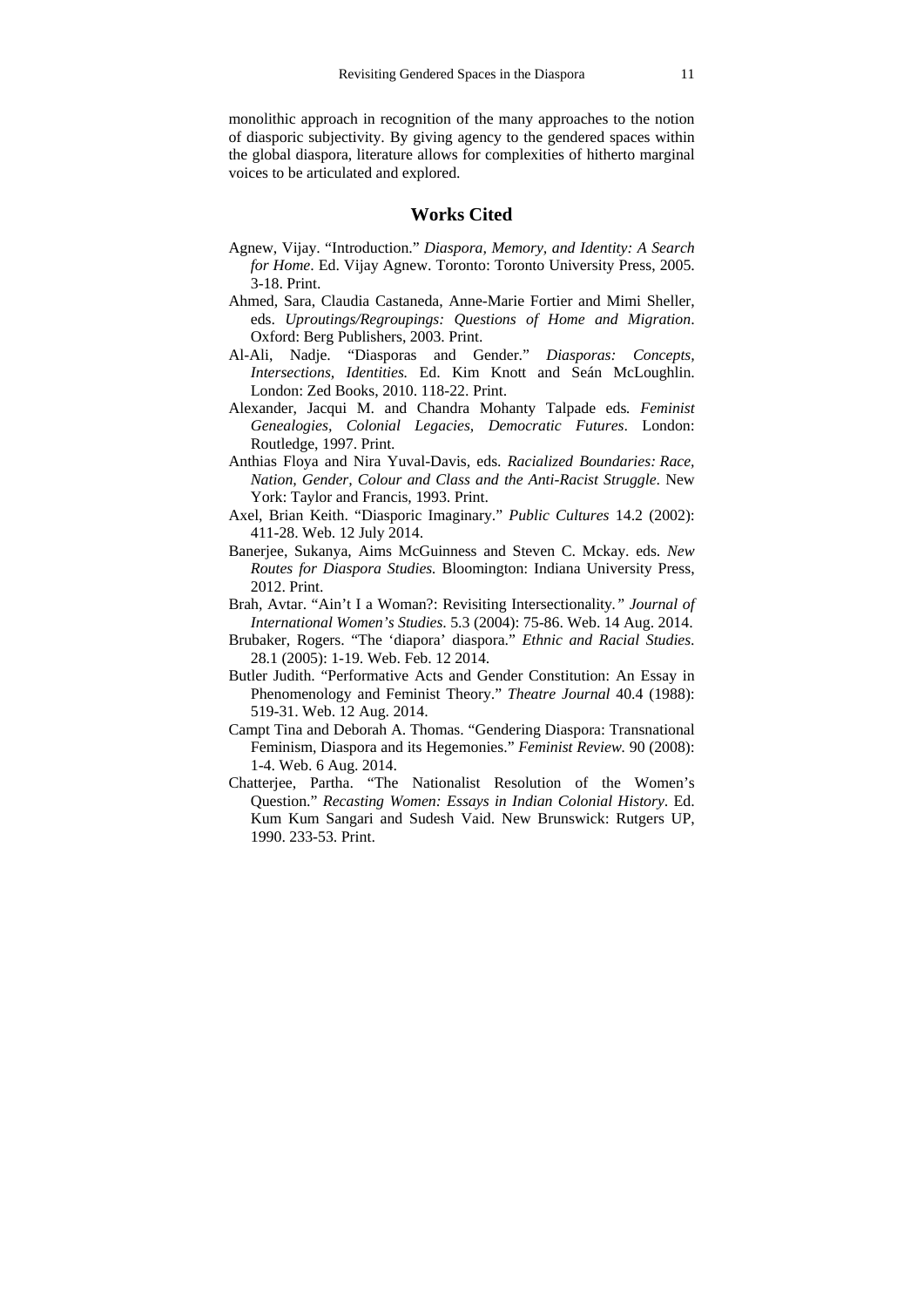- Clifford, James. "Diasporas." *Cultural Anthropology*. 9.3 (1994): 302-38. Print.
- Cohen, Robin. *Global Diasporas*: *An Introduction*. 2nd ed. London: Routledge 1999. Print.
- Friedman Susan Stanford. "The 'New Migration': Clashes, Connections, and Diasporic Women's Writing." *Contemporary Women's Writing.* 3.1 (2009): 6-27. Web. 13 June 2014.
- Gilroy, Paul. *The Black Atlantic: Modernity and Double Consciousness*. Harvard: Harvard University Press, 1995. Print.
- Gopinath, Gayatri. *Impossible Desires: Queer Diasporas and South Asian Public Cultures*. London: Duke University Press, 2005. Print.
- Gunew, Sneja. "Serial Accomodations: Diasporic Women's Writing." *Canadian Literature*. 196 (2008): 6-15. Web. 15 Aug. 2014.
- Hall, Stuart. "Cultural Identity and Diaspora". *Identity: Community, Culture, and Difference.* Ed. Jonathan Rutherford. London: Lawrence and Wishart Ltd. 1990. Print.
- Hua, Anh. "Diaspora and Cultural Memory." *Diaspora, Memory, and Identity: A Search for Home*. Ed. Vijay Agnew. Toronto: Toronto University Press, 2005. 191-208. Print.
- Kosnick, Kira. "Diasporas and Sexuality." *Diasporas: Concepts, Intersections, Identities.* Ed. Kim Knott and Seán McLoughlin. London: Zed Books, 2010. 123-27. Print.
- Manalansan Martin F. "Queer Intersections: Sexuality and Gender in Migration Studies." *International Migration Review* 40.1 (2006): 224- 49. Web. 13 July 2014.
- Mannur, Anita. "Culinary Nostalgia: Authenticity, Nationalism, and Diaspora." *MELUS*. 32.4 (2007): 11-31. Web. Aug. 12 2014.
- Mohanty, Chandra Talpade. "Under Western Eyes: Feminist Scholarship and Colonial Discourse." *Third World Women and the Politics of Feminism.* Ed. Chandra Talpade Mohanty, Anne Russo and Lourdes Torres. Bloomington: Indianna University Press, 1991. 51-80. Print.
- Naidu, Sam. "Introduction: Women Writers of the South Asian Diaspora." *Tracing an Indian Diaspora: Contexts, Memories, Representations*. Ed. Parvati Raghuram, Ajaya Sahoo, Brij Maharaj and Dave Sangha. New Delhi: Sage Publications, 2008. 368-91. Print.
- Parker, Emma. "Introduction: Unsettling Women." *Contemporary Women's Writing.* 3.1 (2009):1-5. Web. 14 June 2014.
- Safran, William. "Diasporas in Modern Societies: Myths of Homeland and Return." *Diaspora*: *A Journal of Transnational Studies.* 1.1 (1991): 83- 99. Print.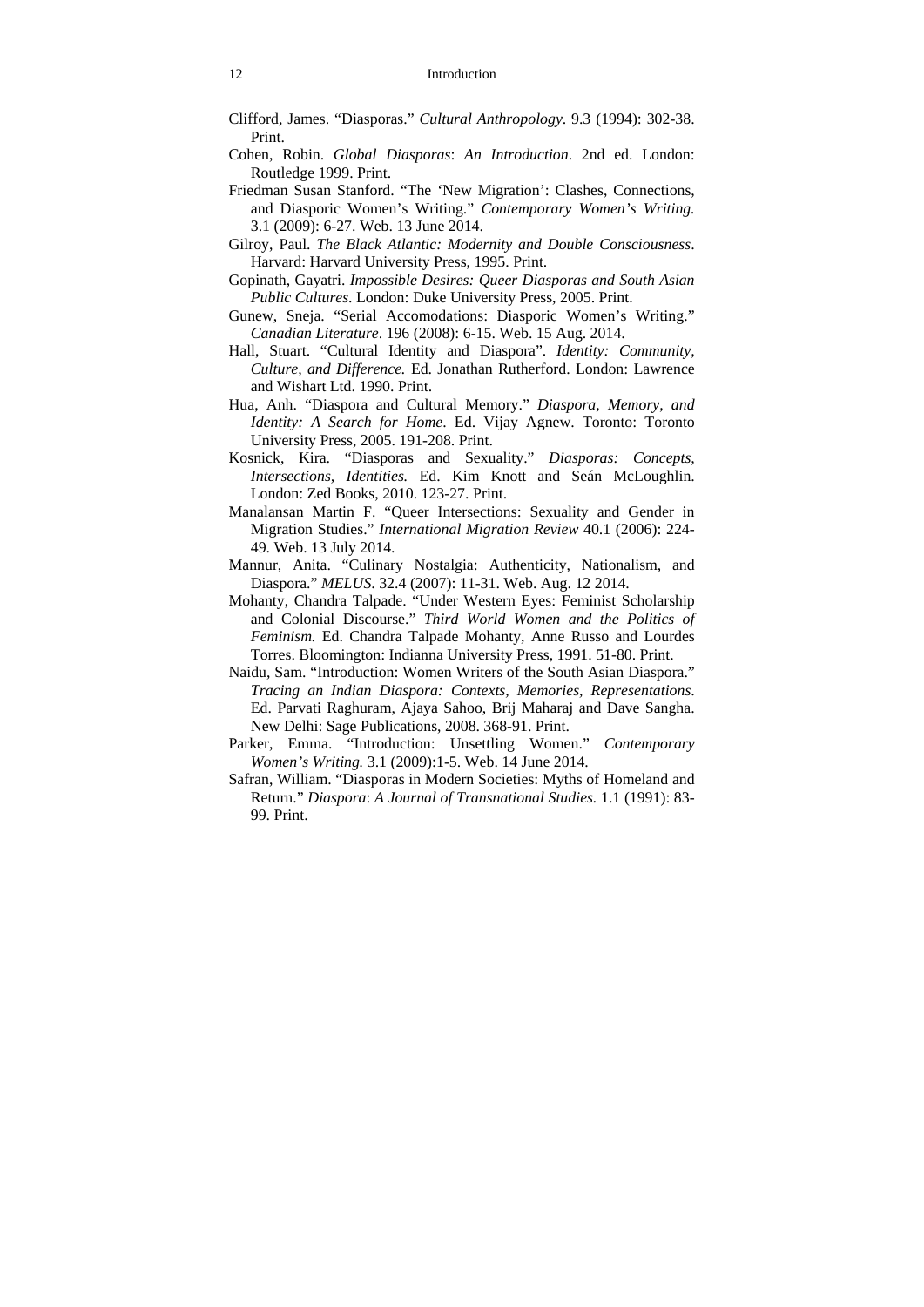- Snowden, Kim. "Gendered Multiplicities: Women Write Diaspora." *Canadian Literature*. 196 (2008): 178-201, 203. Web. 12 Feb. 2014.
- Tölölyan, Khachig. "The Nation State and its Others: In Lieu of a Preface." *Diaspora: A Journal of Transnational Studies.* 1.1 (1991): 4- 5. Print.
- Vertovec, Steven. "Three Meanings of 'Diaspora,' Exemplified Among South Asian Religions." *Diaspora: A Journal of Transnational Studies.*  6(3), 1997: 227-99. Print.
- Wesling Meg. "Why Queer Diaspora?" *Feminist Review.* 90 (2008): 30- 47. Web. 12 Feb. 2014.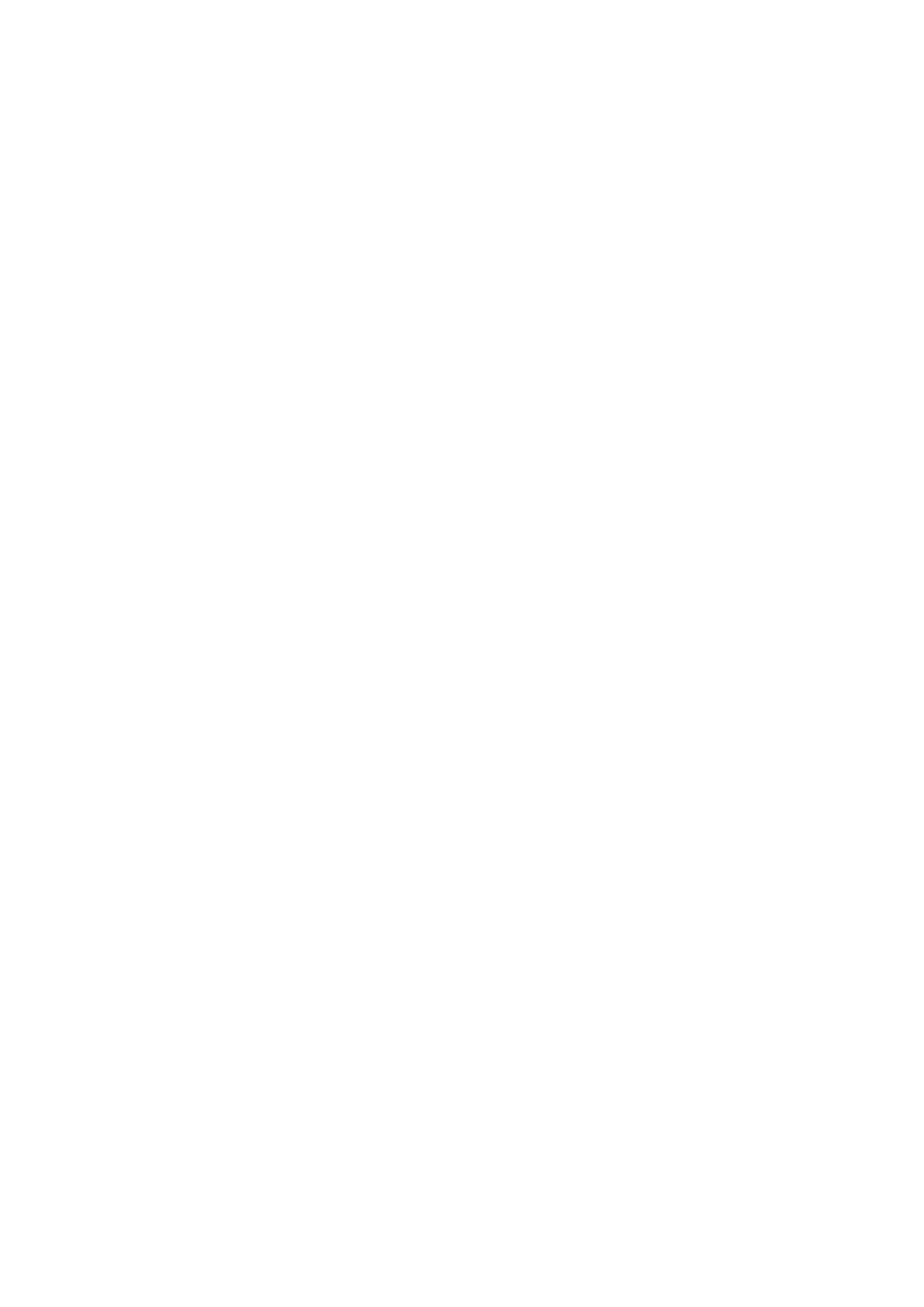# **PART I**

# **READING GENDER**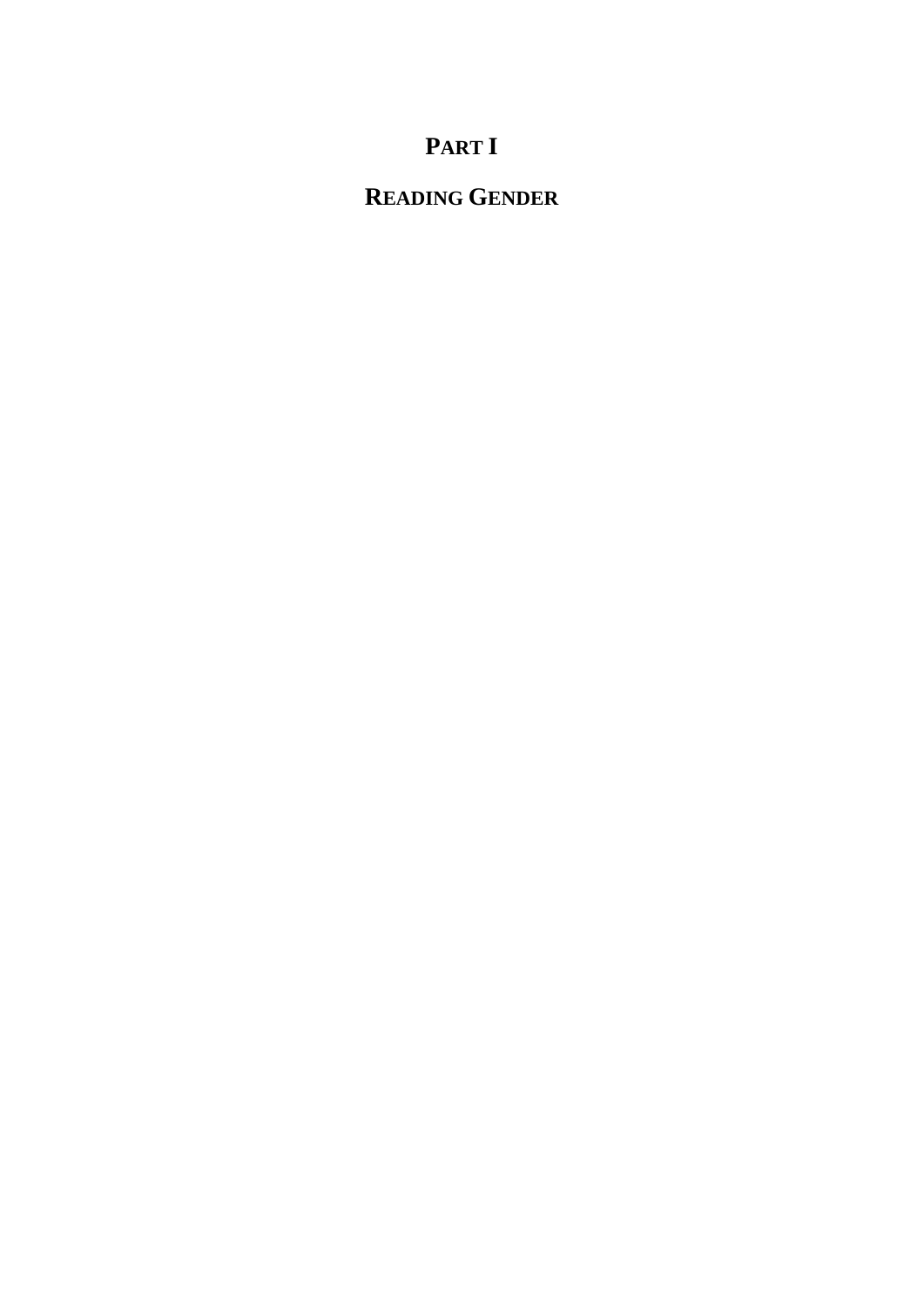# CHAPTER ONE

# GENDER AND THE INDIAN EMERGENCY: REPRESENTATION OF WOMEN IN SALMAN RUSHDIE'S *MIDNIGHT'S CHILDREN*

## GEMMA SCOTT

#### **Abstract**

Salman Rushdie's fiction has often been criticised for its representation of women, particularly by feminist literary critics. In *Midnight's Children* the female villain, "The Widow", is consistently demonised, largely by invocation of female gendered subject positions and cultural stereotypes, which has, unsurprisingly, often proved unpopular. Given Rushdie's diasporic position and the assumed perspective of an observer, a question which arises is whether there is a more positive way in which to view Rushdie's manipulation of gendered images here. The novel deals with the political Emergency in India; the demonised widow is a reflection of its imposer, Prime Minister Indira Gandhi. This chapter will examine Rushdie's gendered representation of the Emergency and The Widow particularly, largely as a result of his self-avowed cultural displacement making possible an alternative reading of history. It will also consider Gandhi's own manipulations of aspects of female gendered identities, notably the nationalist image of "Bharat Mata", and suggest that Rushdie's depiction of these be viewed more positively. Furthermore, this chapter will explore the way in which the demonising serves as a form of resistance—to Gandhi, in particular, and the Emergency more broadly. Given the repression of civil liberties (with which Rushdie's novel powerfully deals, particularly in the form of the period's coercive sterilisation programme), and the neglect of these in historiography and even collective memory, this chapter will foreground the writer's diasporic position and argue that Rushdie's representation is in fact a vital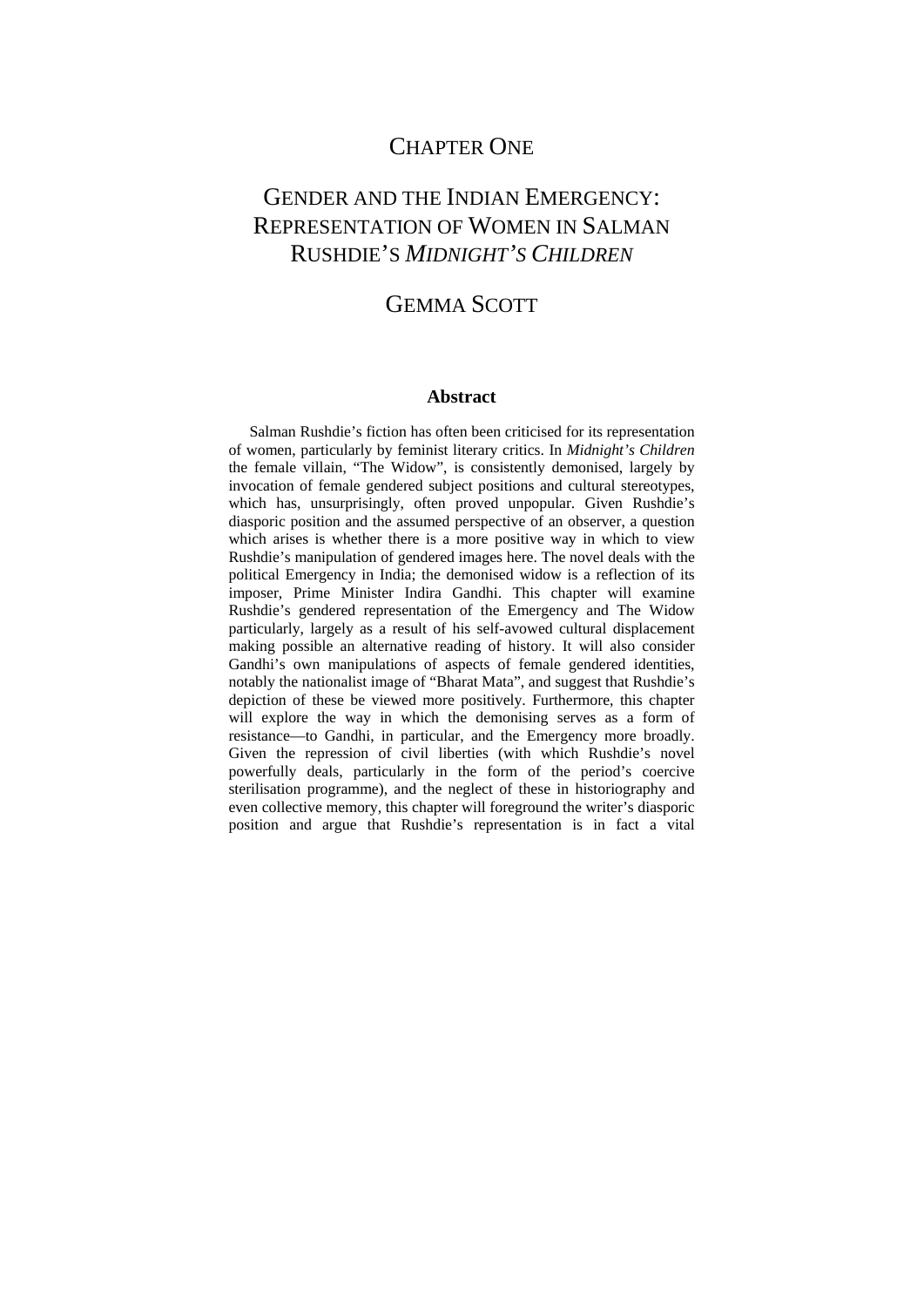contribution to resistance and to disrupting official narratives of this history.

**Keywords:** Salman Rushdie, diaspora, gender, women, Indira Gandhi, Emergency, power, sterilisation

#### **Introduction**

On June 26<sup>th</sup> 1975 Indira Gandhi declared an internal State of Emergency in India. The declaration followed rising unrest in the country during the previous year, notably through Jayaprakash Narayan's opposition to Gandhi's Congress and subsequent student (amongst other) movements. Following an investigation into allegations of electoral misconduct, the Allahabad High Court convicted Indira Gandhi of two counts of malpractice, and her electoral position was deemed void on June  $12<sup>th</sup>$ . As a result of what Gandhi felt was this "deep and widespread conspiracy" and the subsequent "challenging of law and order" she imposed the Emergency, transforming India into a one party state with the ability to rule by decree (Gandhi, *Speeches and Writings* 177-178). This was unequivocally to safeguard her own interests as well as, allegedly, those of the country's order, unity and functioning. In the days following the declaration, authorities arrested and detained without trial much of the political opposition and other dissenters, and imposed stringent press censorship. Over the next nineteen months, the government embarked on schemes of slum beautification and family planning, which in the political climate of emergency enforcement, descended into the mass demolition of thousands of homes and the forced sterilisation of millions of citizens.<sup>1</sup>

These events are central to Salman Rushdie's *Midnight's Children*. The novel particularly focuses on Indira Gandhi's role in the Emergency and the sterilisation programme that ensued, which has been described as more "intensive and aggressive than any other birth control programme in India" (Soni 141). In his non-fictional work, Rushdie has made it clear that his reasons for charting a broad history of India, for "handcuffing" protagonist Saleem to the nation, were to represent Indira Gandhi and her actions during the Emergency. In his introduction to the Folio Society edition of the novel, he describes his trip to India in 1975 which served as his inspiration for *Midnight's Children*. He asserts:

Just after my return from India, Mrs Gandhi was convicted of electoral fraud, and one week after my twenty-eighth birthday she declared a State of Emergency and assumed tyrannical powers. It was the beginning of a long period of darkness which would not end until 1977. I understood